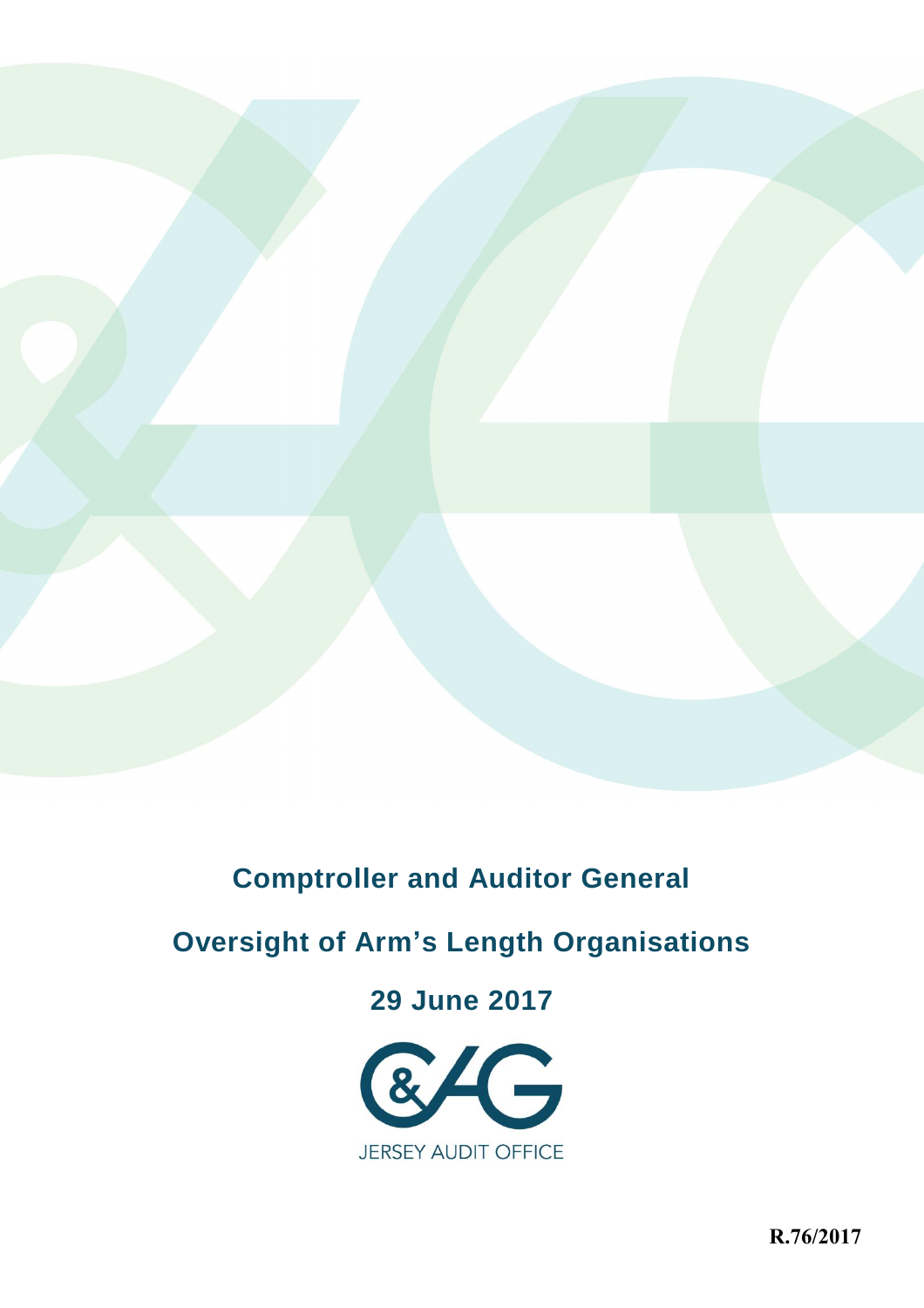# **Oversight of Arm's Length Organisations**

# **Introduction**

- 1.1 Modern government relies on delivery of services not only directly by ministerial departments but indirectly through other bodies. Such organisations may be:
	- established by government; and/or
	- substantially funded by government; and/or
	- given a statutory power to levy charges to cover some or all of their costs.
- 1.2 There are good reasons why government may determine that it is more appropriate to establish or fund bodies rather than undertaking activities directly:
	- to demonstrate independence from political influence, as in the case of certain regulatory functions;
	- to draw different skills and outlooks into managing an activity; and
	- to leverage additional sources of funding that would not be available to government.
- 1.3 But the establishment or funding of Arm's Length Organisations (ALOs) is not without potential costs and risks:
	- potential inefficiencies arising from running smaller organisations, each of them with their own administrative and back office functions;
	- the costs of governance of separate organisations, including relating to the operation of a board and preparation and audit of annual accounts;
	- the costs of oversight of the activities of ALOs with a view to providing assurance that bodies are delivering what the States expected them to deliver; and
	- increased barriers to securing changes in patterns of service delivery.
- 1.4 Jersey is no different from other governments in having a number of ALOs. But the establishment or funding of an ALO does not relieve government from a responsibility for ensuring that good governance is being demonstrated, effective internal control is in place and value for money is being secured. Where funding flows from government to an ALO, the relevant Accounting Officer has a personal responsibility for the application of public funds and, ultimately, the relevant Minister has a political responsibility. It is essential that the organisations funded by the States are not regarded as out of sight and out of mind.
- 1.5 There is no definitive definition of an Arm's Length Organisation. However, to give an indication of the significance of such bodies in the context of the States' activities: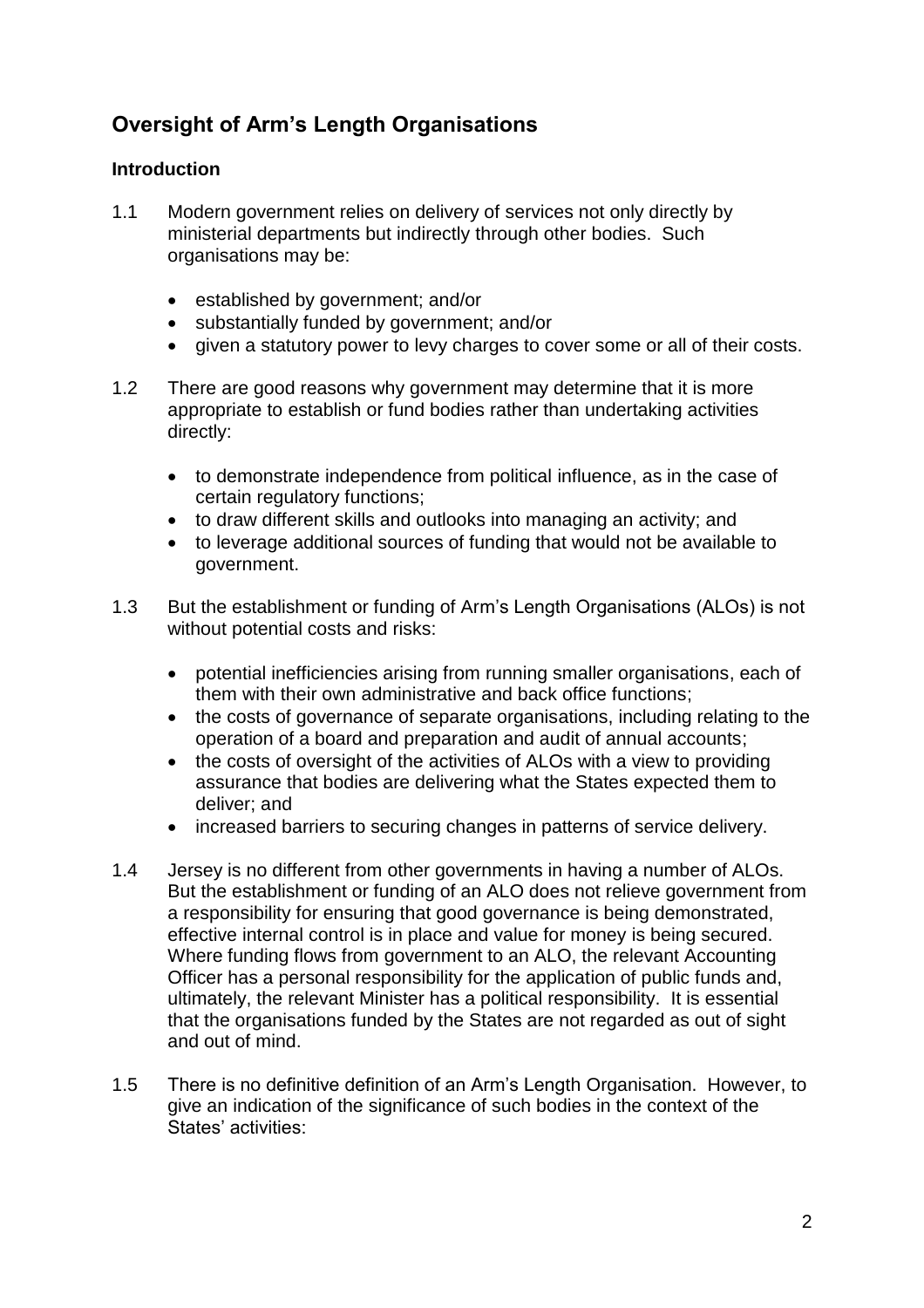- 38 'significant grants' (each being over £75,000) with a total value of £38.2m were paid in 2016;
- 3 bodies with statutory fee levying powers levied fees totalling £15.9m in 2015.
- 1.6 The breakdown of these bodies by sponsoring department is given in Exhibit 1.

**Exhibit 1: Arm's Length Organisations by sponsoring department**

| <b>Department</b>                                          | number) of<br>'Significant grants'<br>(see Note 1) | <b>Amount (and Amount of fees raised</b><br>by bodies with fee<br>levying powers<br>(see Note 2) |
|------------------------------------------------------------|----------------------------------------------------|--------------------------------------------------------------------------------------------------|
| <b>Chief Minister's Department</b>                         | £2,930,000                                         | £15,852,000                                                                                      |
|                                                            | (6)                                                | (3)                                                                                              |
| Economic Development, Tourism,<br><b>Sport and Culture</b> | £16,687,000                                        |                                                                                                  |
|                                                            | (14)                                               |                                                                                                  |
| Education                                                  | £4,428,000                                         |                                                                                                  |
|                                                            | (4)                                                |                                                                                                  |
| <b>Health and Social Services</b>                          | £224,000                                           |                                                                                                  |
|                                                            | (1)                                                |                                                                                                  |
| Jersey Overseas Aid Commission                             | £10,147,000                                        |                                                                                                  |
|                                                            | (1)                                                |                                                                                                  |
| <b>Social Security</b>                                     | £2,355,600                                         |                                                                                                  |
|                                                            | (3)                                                |                                                                                                  |
| <b>Channel Islands Lottery Fund</b>                        | £1,250,000                                         |                                                                                                  |
|                                                            | (1)                                                |                                                                                                  |
| <b>Tourism Development Fund</b>                            | £76,000                                            |                                                                                                  |
|                                                            | (1)                                                |                                                                                                  |
| Ports of Jersey                                            | £90,000                                            |                                                                                                  |
|                                                            | (1)                                                |                                                                                                  |

#### *Notes:*

*(1) From States of Jersey Annual Report and Accounts 2016*

*(2) From annual accounts for the year ended 31 December 2015*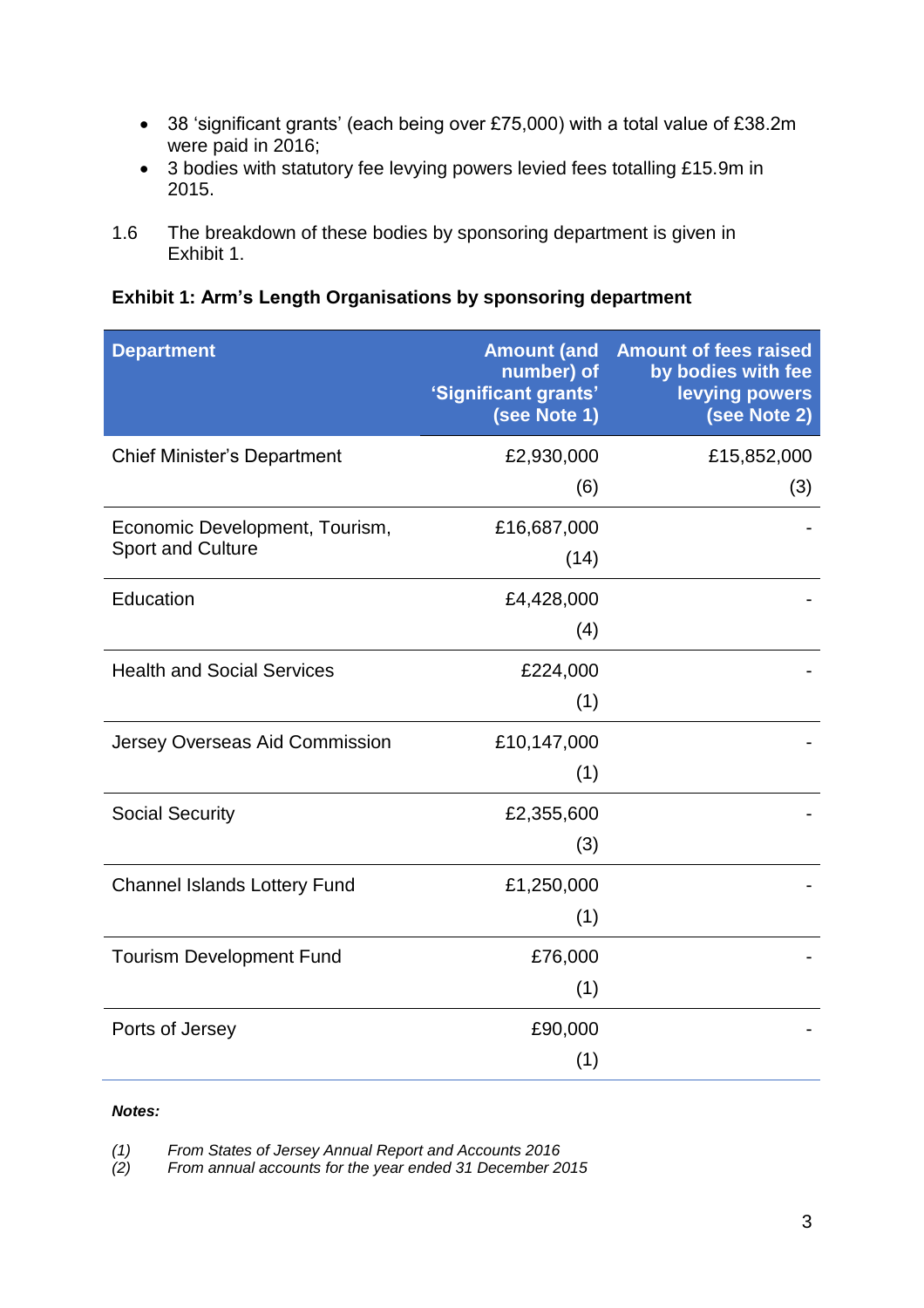- 1.7 The Chief Minister announced, following the publication of my report on the Jersey Innovation Fund, that an external accountant would be engaged to review all funding arrangements with outside organisations. This announcement reflects the importance of robust arrangements to demonstrate that effective internal control and good governance is in place within ALOs.
- 1.8 The continuing financial pressures on the States heighten the need to be able to demonstrate that value for money is being secured from ALOs.

#### **Objectives and scope of this review**

1.9 The review is a high-level overview that evaluates four dimensions that are considered in turn in the remainder of this report (see Exhibit 2).

#### **Exhibit 2: Areas considered in the review**



- 1.10 The group of bodies I have chosen to review in this report is diverse including bodies that:
	- have a statutory power to levy fees; and/or
	- are in receipt of grant funding in excess of £100,000.
- 1.11 The review does not extend to:
	- strategic investments;
	- tribunals:
	- the Brussels, London and Caen offices of the States;
	- the Overseas Aid Commission; and
	- schools.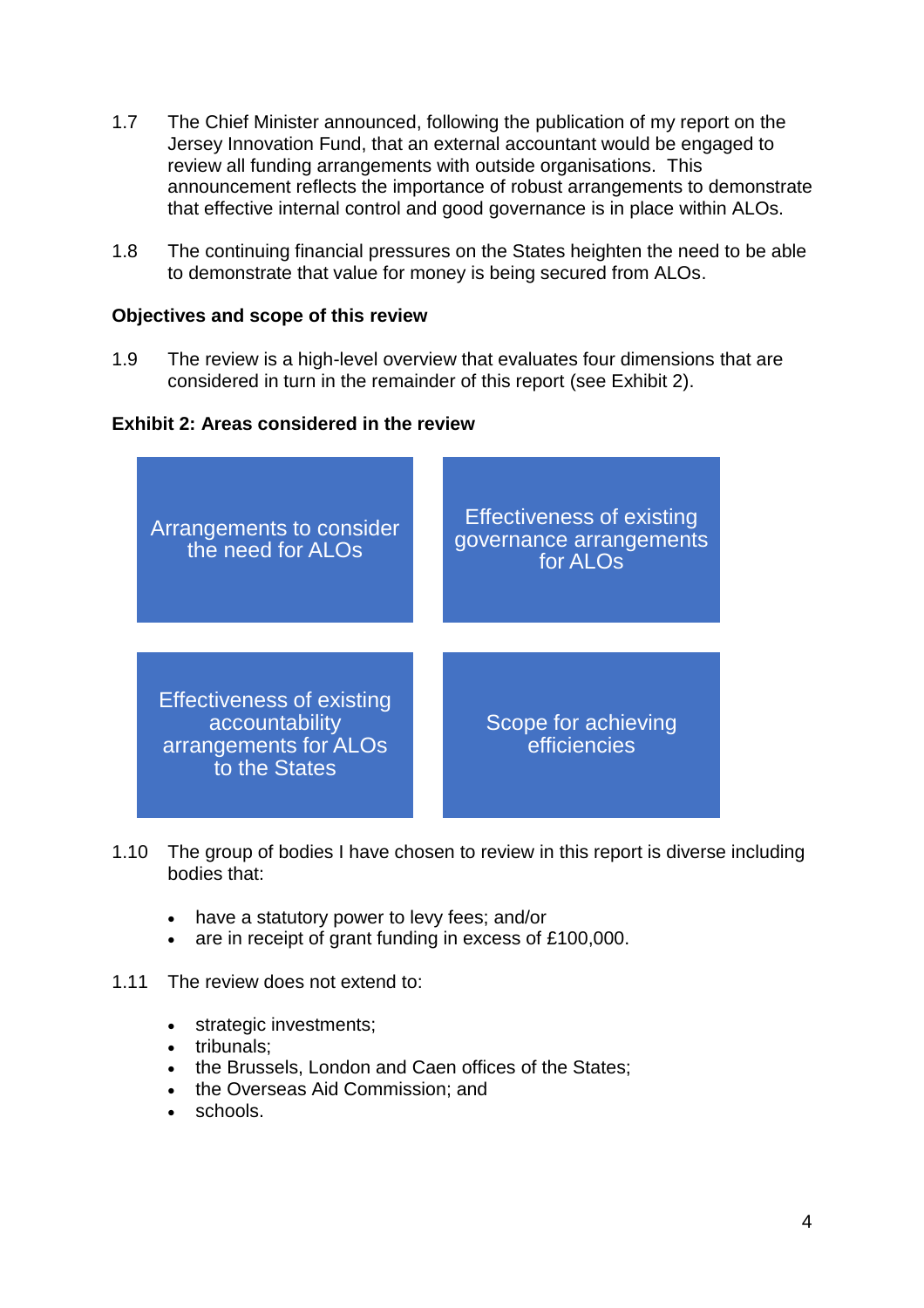1.12 The review does not evaluate the effectiveness of arrangements for grant payment as this is the subject of a separate review that I am currently undertaking.

# **Approach**

1.13 This review involved a high-level consideration, through document review and interviews, of the arrangements relating to a sample of ALOs of different types across four departments of the States (see Exhibit 3). The review was based upon information provided by officers of the States and did not involve seeking information from the ALOs themselves.

## **Exhibit 3: ALOs in sample**

|                                                                   | <b>Grant</b><br>funding<br>(see<br>Note 1) | <b>Fees</b><br><b>levied</b><br>(see<br>Note 2) |
|-------------------------------------------------------------------|--------------------------------------------|-------------------------------------------------|
| <b>Chief Minister's</b>                                           |                                            |                                                 |
| Jersey Competition Regulatory Authority                           | £493,000                                   | £678,000                                        |
| <b>Digital Jersey</b>                                             | £1,227,000                                 |                                                 |
| Jersey Financial Services Commission                              | £249,000                                   | £14,643,000                                     |
| <b>Economic Development, Tourism, Sport and</b><br><b>Culture</b> |                                            |                                                 |
| <b>Jersey Arts Trust</b>                                          | £730,000                                   |                                                 |
| <b>Jersey Heritage</b>                                            | £2,733,000                                 |                                                 |
| Jersey Opera House                                                | £464,000                                   |                                                 |
| <b>Visit Jersey</b>                                               | £5,100,000                                 |                                                 |
| <b>Health and Social Services</b>                                 |                                            |                                                 |
| Citizens' Advice Bureau                                           | £224,000                                   |                                                 |
| <b>Social Security</b>                                            |                                            |                                                 |
| Jersey Advisory and Conciliation Service                          | £378,000                                   |                                                 |
| <b>Jersey Employment Trust</b>                                    | £1,977,000                                 |                                                 |

#### *Notes:*

*(1) From States of Jersey Annual Report and Accounts 2016*

*(2) From annual accounts for the year ended 31 December 2015*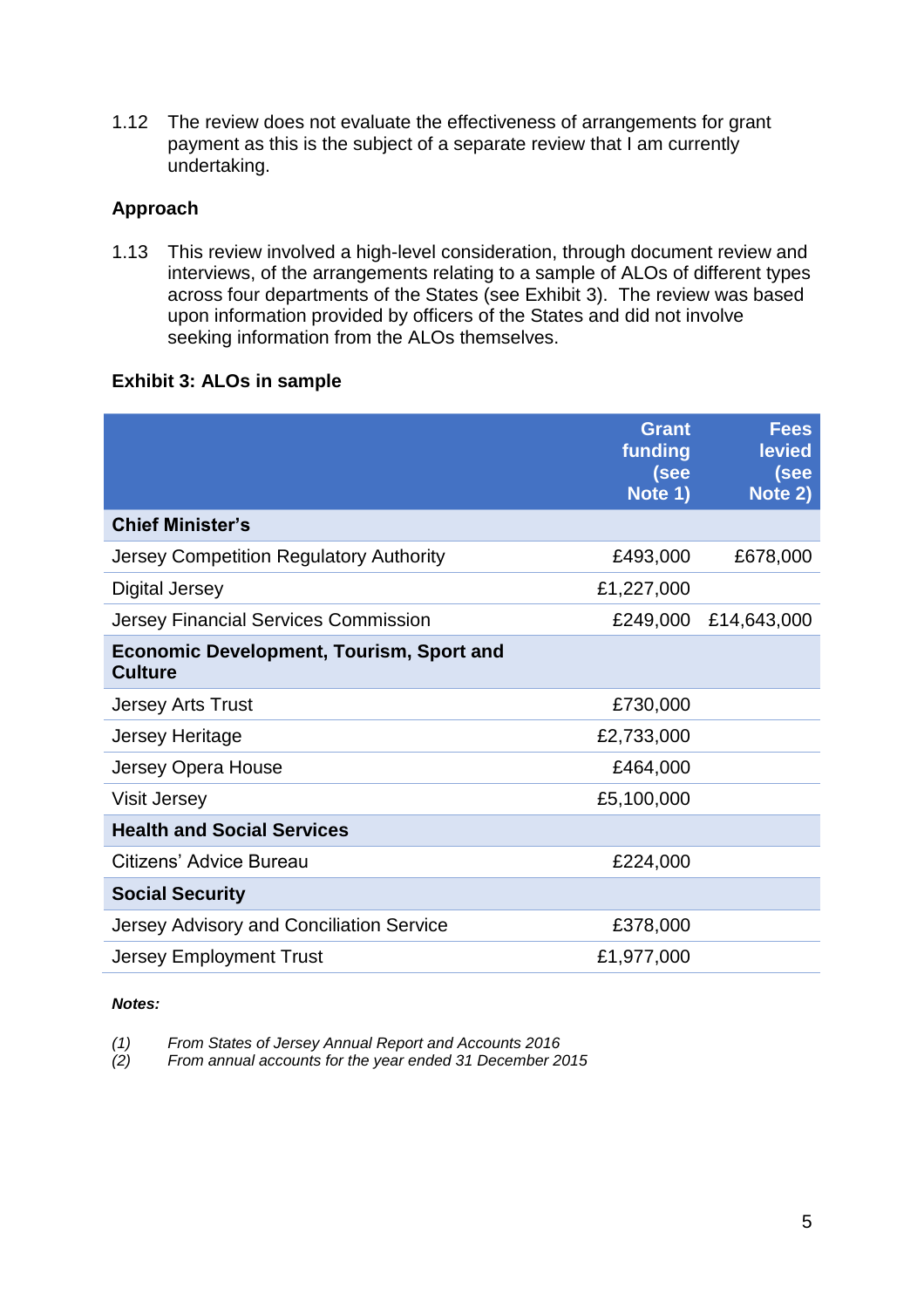- 1.14 The review also considered the results of internal audit work.
- 1.15 I will be undertaking further detailed reviews of individual organisations to see how arrangements are working in practice once the review announced by the Chief Minister following the publication of my report on the Jersey Innovation Fund has been concluded.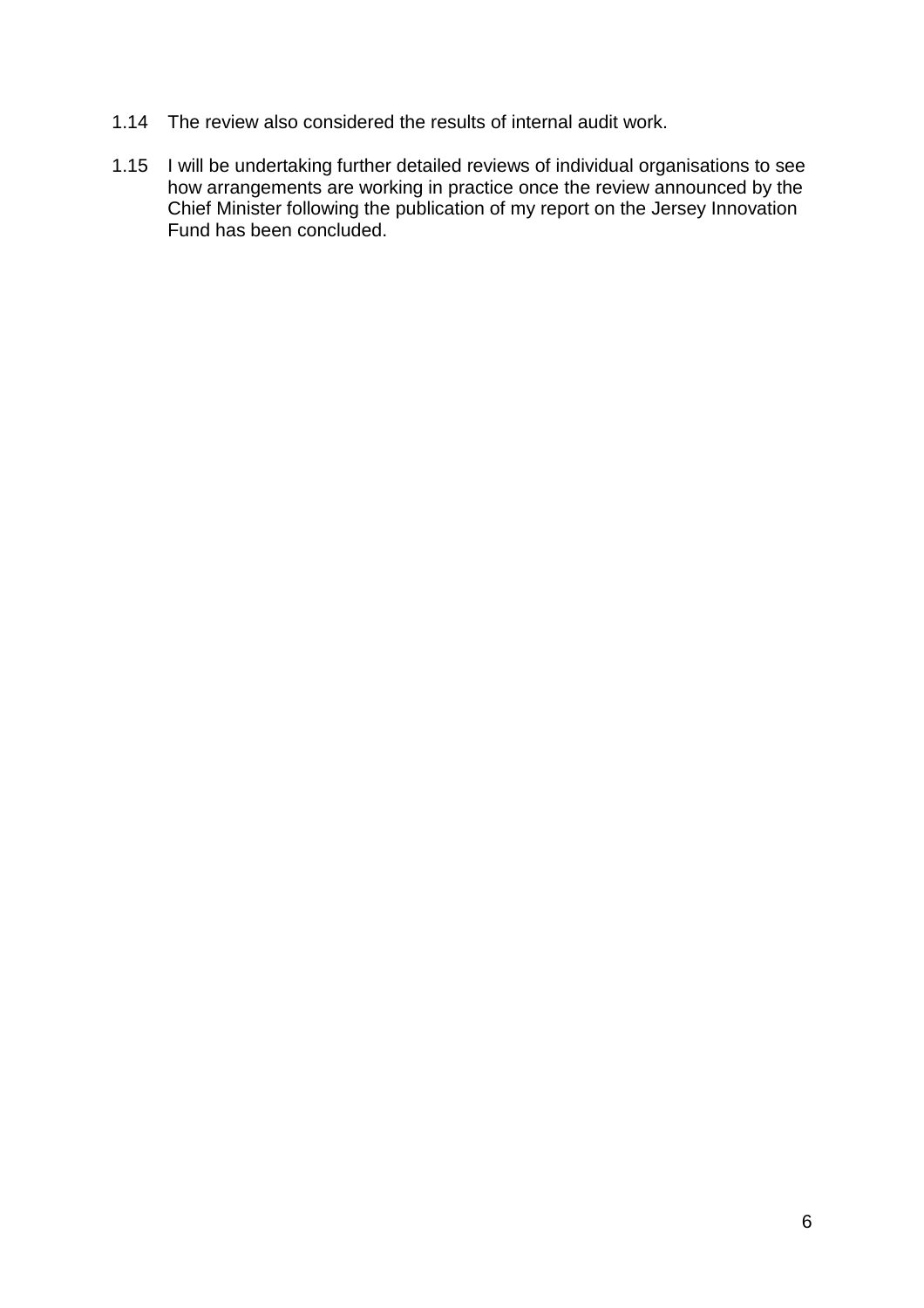# **Arrangements for considering the need for ALOs**

- 2.1 Well performing organisations consider:
	- how the work of ALOs supports organisational objectives;
	- the continuing need for the activity performed by an ALO; and
	- if so, whether an ALO (as opposed to, for example, direct provision or contracting out) represents the most appropriate means for performing the activity.
- 2.2 Not only should ALOs operate within any statutory framework applicable to them but their work should be linked to corporate and departmental objectives.
- 2.3 Documentation seen during the review rarely linked funding for or the continued existence of a body established by the States to corporate priorities. However, in instances, there was stronger evidence of linkage of continued support for ALOs to organisational objectives. For example, Social Security demonstrated a strong linkage of funding of the Jersey Employment Trust to its objectives of health and wellbeing and of financial independence.
- 2.4 In the United Kingdom, the government instituted a programme of triennial reviews of all Non-Departmental Public Bodies (NDPBs) which aimed to answer two questions (see Exhibit 4).

# **Exhibit 4: Scope of triennial reviews of NDPBs in the United Kingdom**

# Is this still needed?

- Are the functions still needed?
- Is an NDPB the appropriate route for delivery?

# If so:

- What is the body's capacity to deliver improved efficiency and effectiveness?
- Do control and governance arrangements comply with corporate governance principles?

*Source: Triennial Reviews: Guidance on Reviews of Non-Departmental Public Bodies*

2.5 In Jersey, some reviews relevant to the functions of ALOs have been undertaken. But these do not follow a consistent framework such as that adopted in the UK. For example: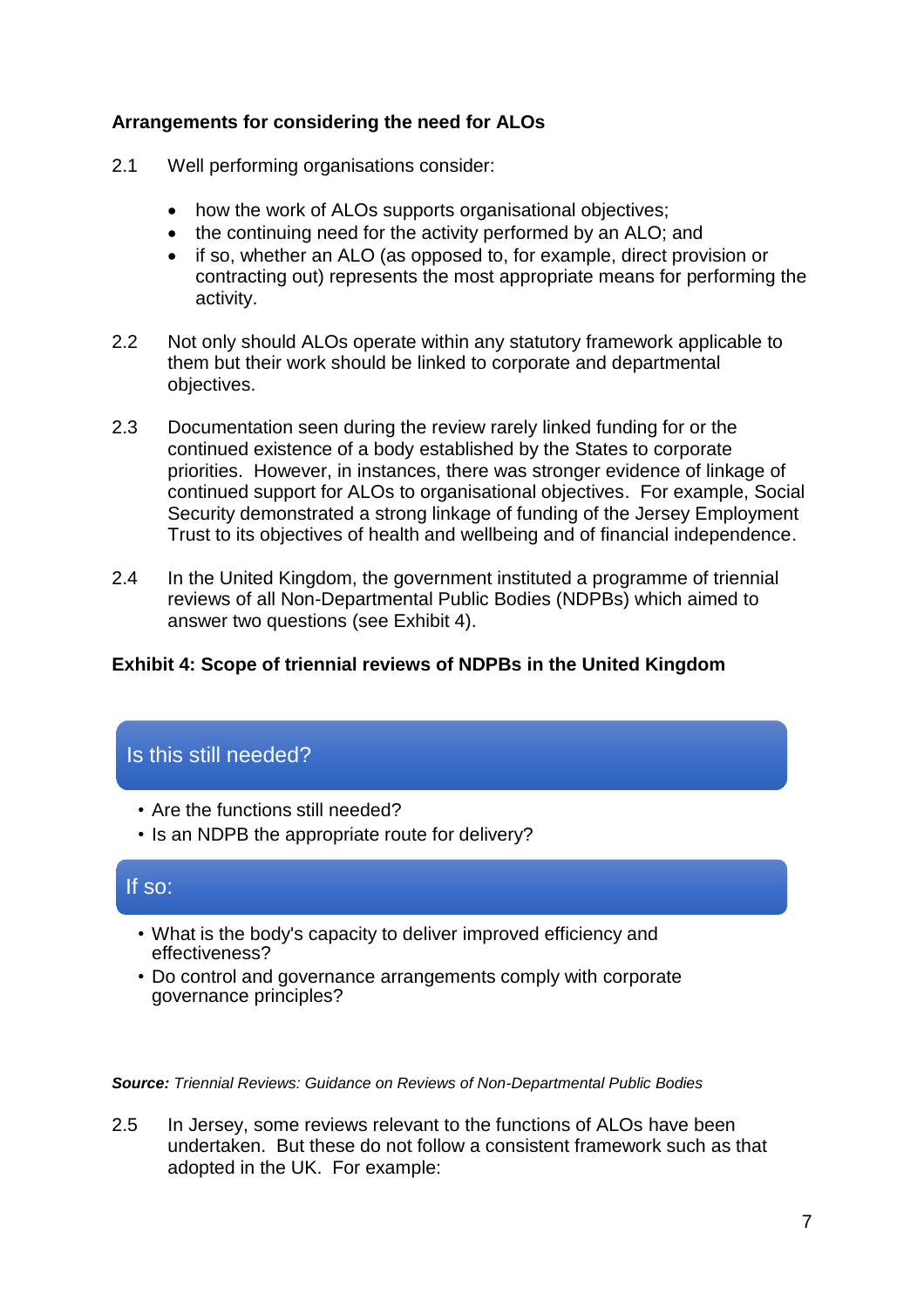- the former Education, Sport and Culture Department commissioned a firm of accountants to advise on the level of financial support required by Jersey Heritage;
- after a review of support for tourism, the former Economic Development Department established Visit Jersey and transferred to it responsibility for activities previously performed in-house; and
- the Social Security Department sought to place reliance on a report commissioned by the Jersey Employment Trust from the University of Dundee on user perspectives of the service provided.

#### 2.6 However:

- there is no specified requirement for a minimum frequency of review;
- there is no framework for questions to be asked or the approach to be adopted;
- there is no requirement for reviews to include within their scope the relationship of ALOs with other government departments;
- there is no drive to consider the continuing provision of funding from a corporate perspective, including the identification of the most appropriate lead department;
- who commissions a review is not specified; and
- who undertakes a review is not specified.
- 2.7 There is therefore an increased risk that organisations are funded where their work or mechanisms for service delivery no longer best promote the objectives of the States. Moreover, the absence of a clear programme of reviews, adopting a consistent approach, means that opportunities for crossdepartmental working are not maximised.
- 2.8 For example, in 2016, Economic Development, Tourism, Sport and Culture made major grants totaling £1,651,000 to three organisations delivering performing arts: the Jersey Arts Trust, the Jersey Opera House and the Jersey Arts Centre Association. Officers have explained to me the different focus of the organisations in question and their customer bases. However, there has not been a 'blank sheet of paper' review of whether it is appropriate for the States to continue to support the number of organisations that it does currently and whether, as a funder with limited resources, it would be appropriate to achieve some rationalisation.
- 2.9 From time to time new ALOs are established. But, in addition to the absence of an agreed framework for review of ALOs, there is no consistent framework for evaluating whether a new ALO is appropriate.
- 2.10 In summary, establishment of and financial support for ALOs is a tool available to the States. However, there is no clear framework that drives either the establishment of ALOs or their periodic review. This increases the risk that ALOs do not contribute effectively to the objectives of the States.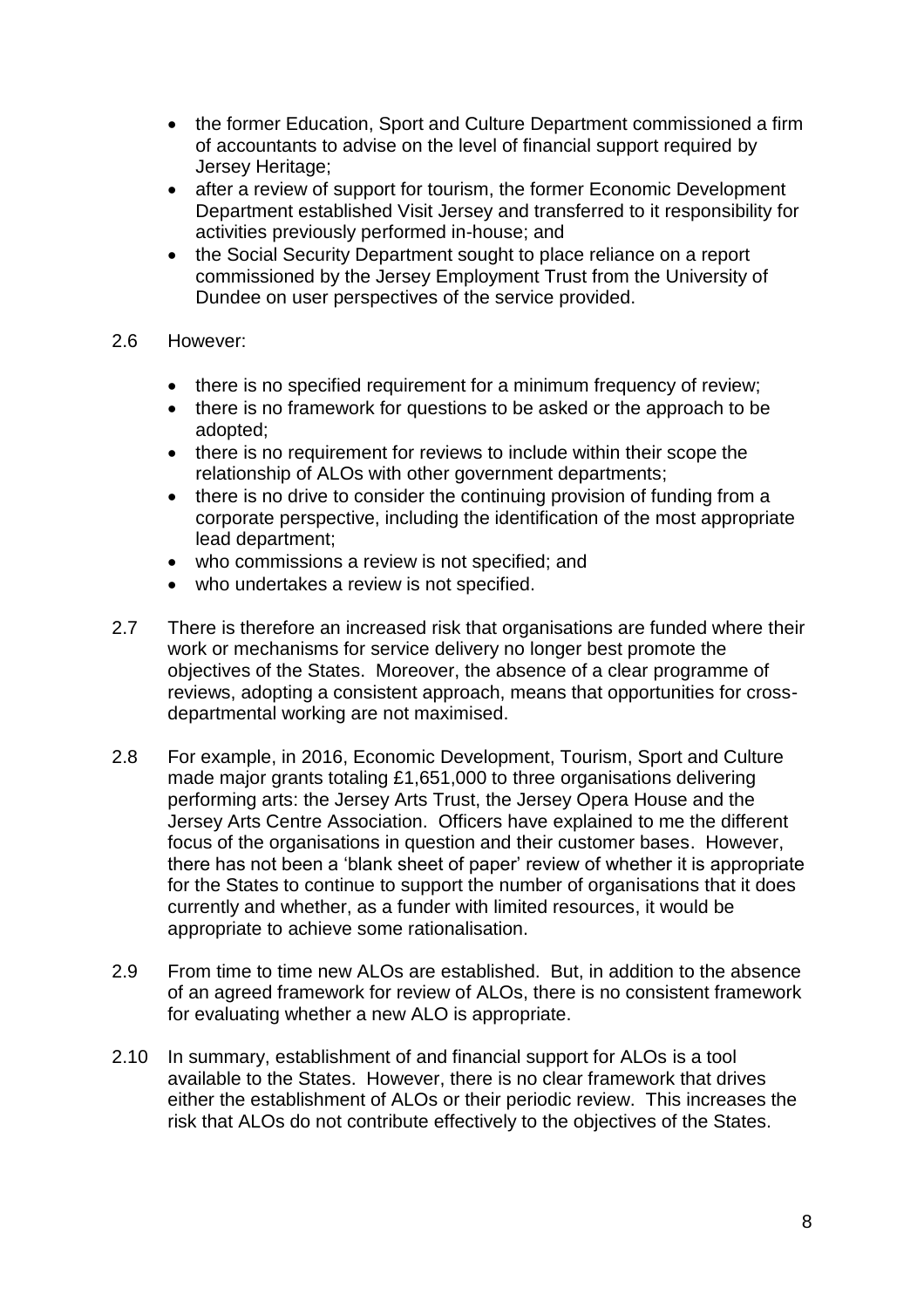### **Recommendations**

- **R1** Routinely demonstrate how the continued use of ALOs is linked to corporate and departmental objectives.
- **R2** Adopt a States-wide approach to structured review of ALOs, challenging whether functions are still needed, whether the route for service delivery remains the most appropriate, whether greater value for money can be secured and whether the lead department remains appropriate.
- **R3** Establish States-wide oversight of the structured reviews of ALOs, ensuring that such reviews of all ALOs are completed over the life of the Medium Term Financial Plan.
- **R4** Align the timing of reviews of organisations operating in similar areas to facilitate consideration of whether rationalisation of States' support is appropriate.
- **R5** Apply the principles developed for the periodic review of ALOs to the evaluation of proposals for the establishment or funding of new ALOs.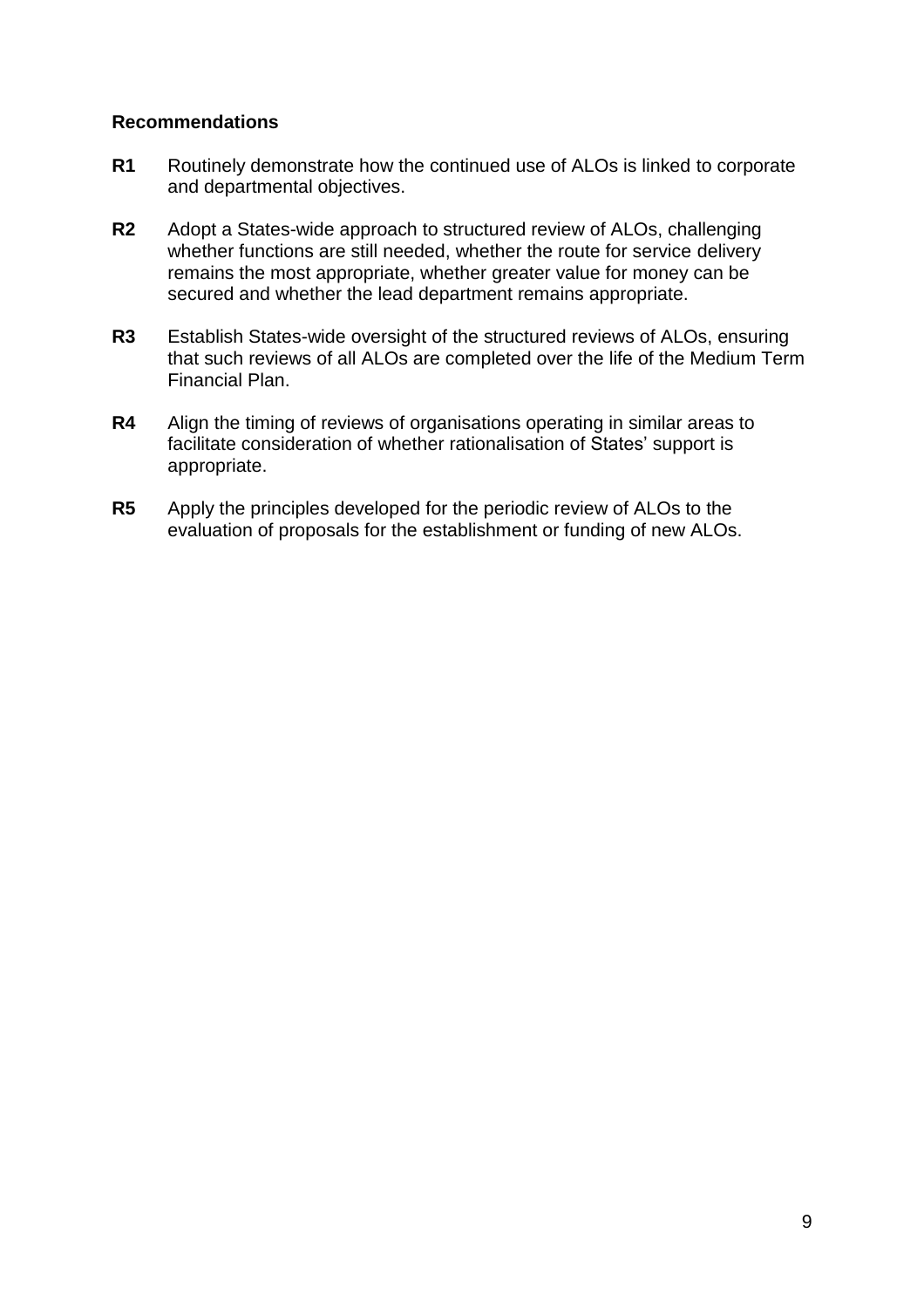# **Governance arrangements for ALOs**

- 3.1 Well performing organisations:
	- set clear corporate standards for the governance of ALOs; and
	- take reasonable steps to satisfy themselves that those arrangements are operating as intended and achieving their intended outcome.
- 3.2 The mechanisms for demonstrating that the arrangements are operating and delivering their intended outcomes may be operated departmentally or corporately.
- 3.3 For grant recipients, Financial Direction 5.5 includes several requirements, including those designed to ensure that recipients' controls and corporate governance arrangements are sufficient (see Exhibit 5).

#### **Exhibit 5: Minimum standards prescribed in Financial Direction 5.5**

Departments to award a grant only where the objectives of the States are achieved most effectively through award of a grant rather than direct expenditure

Recipient required to outline controls they intend to operate to ensure public money is spent in a proper manner and for the purposes intended

Written funding agreements

Specified requirements for funding agreements for funding over £100,000

Provision of accounts (audited where funding is over £100,000)

Provision of a grant assurance statement in specified format confirming how the grant was spent and the outcomes achieved in comparison with the original terms of the grant

Payment to States where assets funded by States disposed of

- 3.4 The Financial Direction is written in the context of grant schemes where a States department develops a scheme and seeks applications, rather than in the context of the long-term relationship between the States and these ALOs. The Financial Direction does not include:
	- an explicit requirement to consider whether funding should be provided by way of a grant as opposed to a contract for service provision: for example, Health and Social Services has moved from grants to contracts for the clear majority of its expenditure with the voluntary sector;
	- an explicit requirement to evaluate the effectiveness of the controls put in place by ALOs; and
	- a focus on measurement of delivery of objectives by ALOs.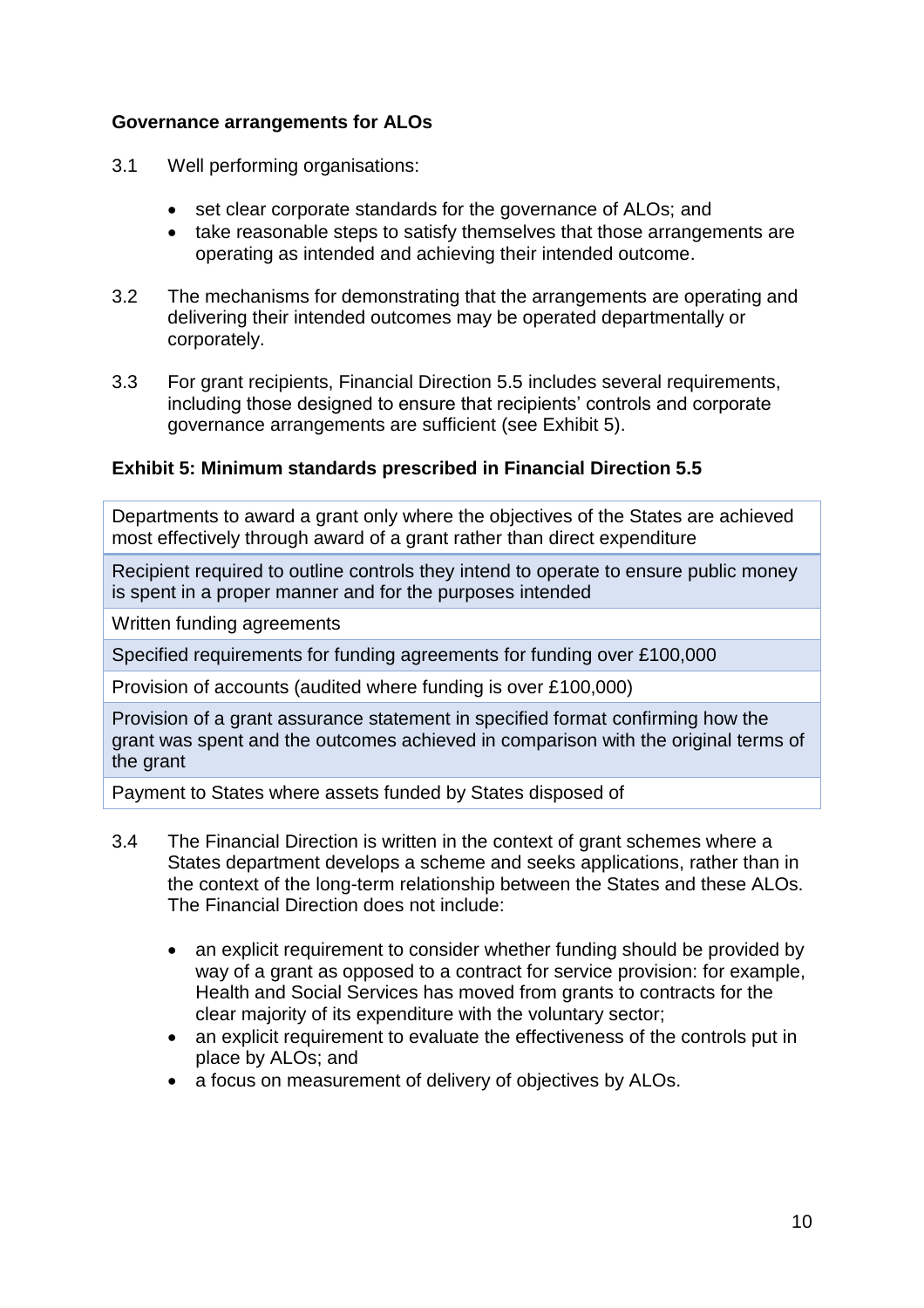- 3.5 In recent years, internal audit has identified and continues to identify instances of non-compliance with the requirements of Financial Direction 5.5. For example:
	- for 2014 no Grant Assurance Statement had been obtained from the Jersey Legal Information Board that had received a grant of £100,000 for the year; and
	- for 2015 no formal review of the grant of £4,870,000 paid to Jersey Finance Limited was undertaken meaning that it was not possible to evaluate whether value for money had been secured.
- 3.6 There is scope for learning across the States about the mechanisms for ensuring that the core requirements of the Financial Direction are consistently applied. For example:
	- the Chief Officer for Social Security recently took on the role of Chief Officer for Economic Development, Tourism, Sport and Culture. He is working to ensure that the comparative rigour of arrangements within Social Security are applied within Economic Development, Tourism, Sport and Culture. For example, he has overseen the introduction of a checklist for officers in the department to document compliance with the requirements of the Financial Direction before grant payments are made. However, he recognises that there is more work to be done; and
	- the Jersey Financial Services Commission (JFSC) is largely funded by levy rather than payments made by the States. However, when the Commission assumed responsibility for supervision of Anti-Money Laundering by certain professions, such as estate agents, no levy arrangements were put in place and, instead, the Chief Minister's Department makes an annual payment to the JFSC to cover the cost of this work. There is no formal funding mechanism or assurance statement in respect of this payment. In consequence, the requirements of Financial Direction 5.5 have not been complied with and it is not possible to demonstrate that all the funds advanced have been applied for the intended purpose. The new Chief Officer for Digital, Financial Services and Competition has recognised the weakness in the arrangements in place and is working to establish a formal funding agreement and associated controls over payments.
- 3.7 There are no overarching principles driving the governance arrangements for ALOs. As a result, the rationale for differences in the constitutional nature of bodies, the number of members of governing bodies, whether they are or are not remunerated (and, if so, by how much), by whom they are appointed and the internal reporting arrangements is not clear. Some of the differences between bodies are detailed in Exhibit 6.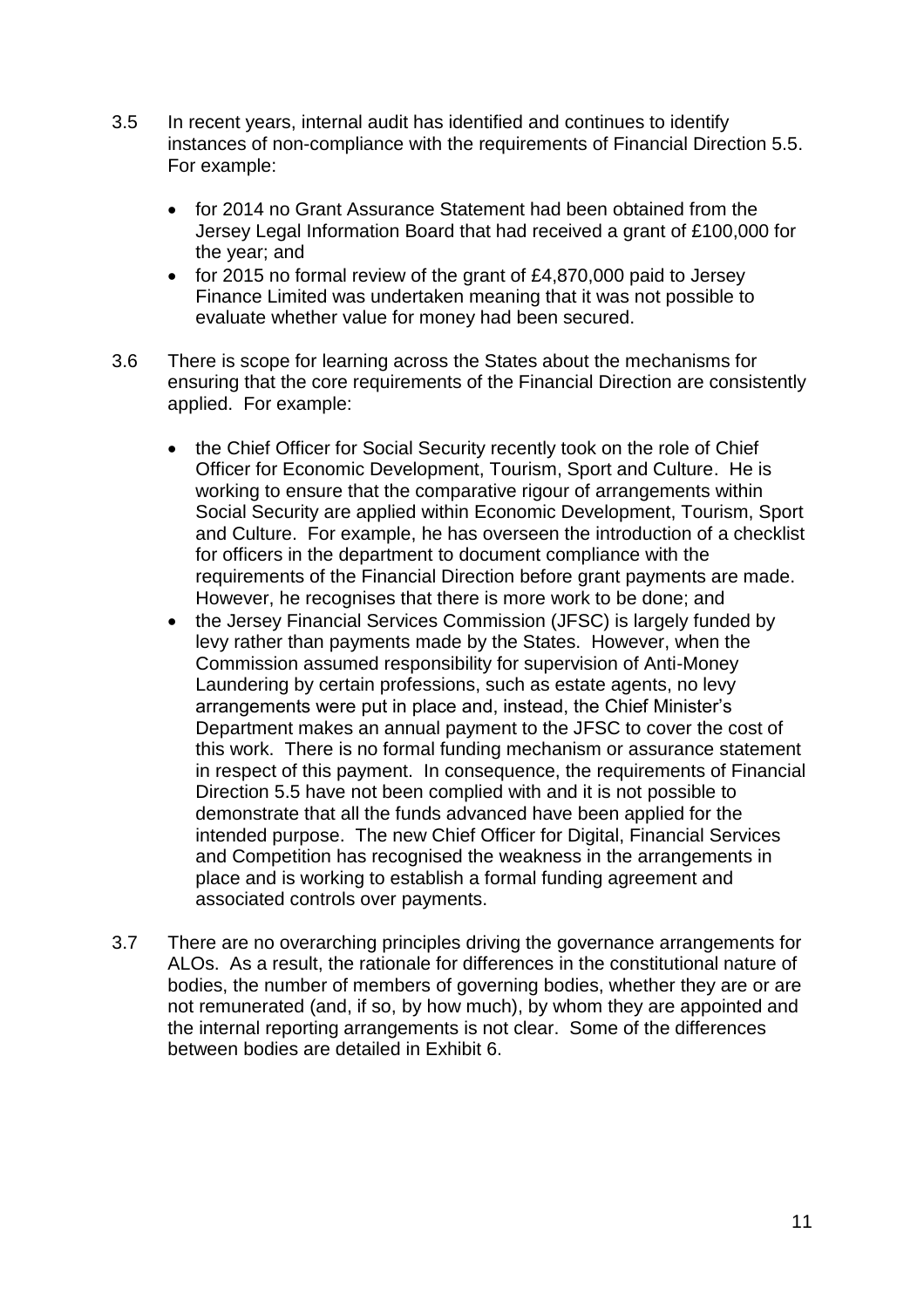# **Exhibit 6: Oversight arrangements for ALOs**

|                                                                   | <b>Statutory</b><br><b>status</b> | <b>Appointment</b><br>of members<br>of governing<br>body   | <b>Number of</b><br>members of<br>governing<br>body |
|-------------------------------------------------------------------|-----------------------------------|------------------------------------------------------------|-----------------------------------------------------|
| <b>Chief Minister's</b>                                           |                                   |                                                            |                                                     |
| <b>Jersey Competition Regulatory</b><br>Authority                 | Statutory<br>body                 | Appointment<br>by the<br><b>Minister</b>                   | 7(2)<br>executive and<br>$5$ non-<br>executive)     |
| Digital Jersey                                                    | Limited<br>Company                |                                                            | 5                                                   |
| <b>Jersey Financial Services</b><br>Commission                    | Statutory<br>body                 | The States<br>Assembly on<br>nomination of<br>the Minister | 10(1)<br>executive and<br>9 non-<br>executive)      |
| <b>Economic Development,</b><br><b>Tourism, Sport and Culture</b> |                                   |                                                            |                                                     |
| <b>Jersey Arts Trust</b>                                          | Charity                           |                                                            | 8                                                   |
| Jersey Heritage                                                   | Charity                           |                                                            | 9                                                   |
| Jersey Opera House                                                | Limited<br>Company                |                                                            | 5                                                   |
| <b>Visit Jersey</b>                                               | Limited<br>Company                |                                                            | 8                                                   |
| <b>Health and Social Services</b>                                 |                                   |                                                            |                                                     |
| Citizens' Advice Bureau                                           | Charity                           |                                                            | 10                                                  |
| <b>Social Security</b>                                            |                                   |                                                            |                                                     |
| Jersey Advisory and Conciliation<br>Service                       | Statutory<br>body                 | The Board<br>subject to the<br>approval of<br>the Minister | 6                                                   |
| <b>Jersey Employment Trust</b>                                    | Charity                           |                                                            | 10                                                  |

- 3.8 Differences between bodies may be justifiable but should be based on common principles, rooted in securing good governance and value for money. Instead, over time, a patch-work has developed.
- 3.9 One significant weakness in the oversight of corporate governance arrangements of ALOs is the presence on the boards or equivalent of States officers who also have a role in overseeing the relationship with the ALO. This gives rise to a blurring of accountability for good governance and a risk of 'self-review' i.e. officers of the States reviewing the governance arrangements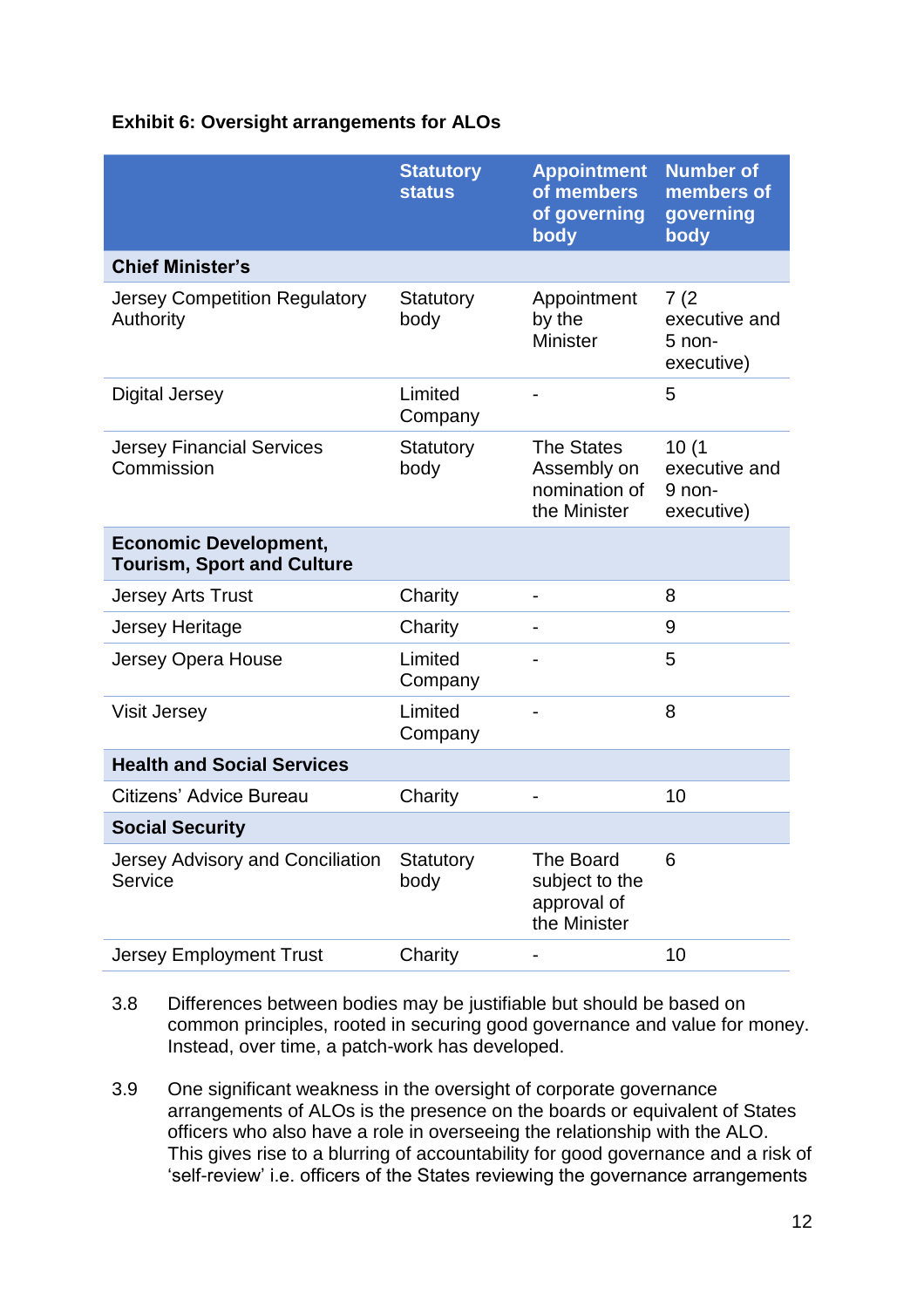of which they were part. The Chief Executive of the Chief Minister's Department has acted to secure the removal of Accounting Officers from these roles. At the same time he has recognised that there are circumstances where attendance by officers of the States at the meetings of boards or equivalent, without voting rights, provides valuable intelligence and insight. Social Security has gone further and decided that officers should not routinely attend meetings of the boards or equivalent of ALOs. Where officers attend meetings, it is important to understand the reasons for their attendance and what they should and should not do.

3.10 In summary, the current framework for the governance arrangements of ALOs needs strengthening. The relevant Financial Direction has not been written in the context of organisations established by the States or substantially funded by and economically dependent on the States. It is not fit for purpose for this group of entities, including bodies that receive no or minimal grant but are established by the States. There have been a number of instances of significant non-compliance with the Financial Direction. The States has allowed a patchwork of internal governance arrangements for ALOs to develop without a clear rationale. Although Accounting Officers are no longer members of ALOs or equivalent, there are no common principles governing the attendance of other officers at ALO board or equivalent meetings.

#### **Recommendations**

- **R6** Establish clear corporate arrangements, including Financial Directions, that are specific to the funding and oversight of ALOs.
- **R7** As part of the preparation of the States' 2017 accounts, require Accounting Officers to confirm that they have effective arrangements in place for compliance with a revised Financial Direction 5.5.
- **R8** As part of the structured review of ALOs, review the appropriateness of the constitutional arrangements for ALOs to ensure that they are justified and appropriate in the context of good governance and value for money, including:
	- the constitutional nature of bodies;
	- the number of members of governing bodies;
	- whether they are or are not remunerated (and, if so, how much);
	- by whom they are appointed; and
	- internal reporting arrangements.
- **R9** Establish a clear corporate framework for the role of States officers attending meetings of governing bodies of ALOs, including what they should report to Accounting Officers and when.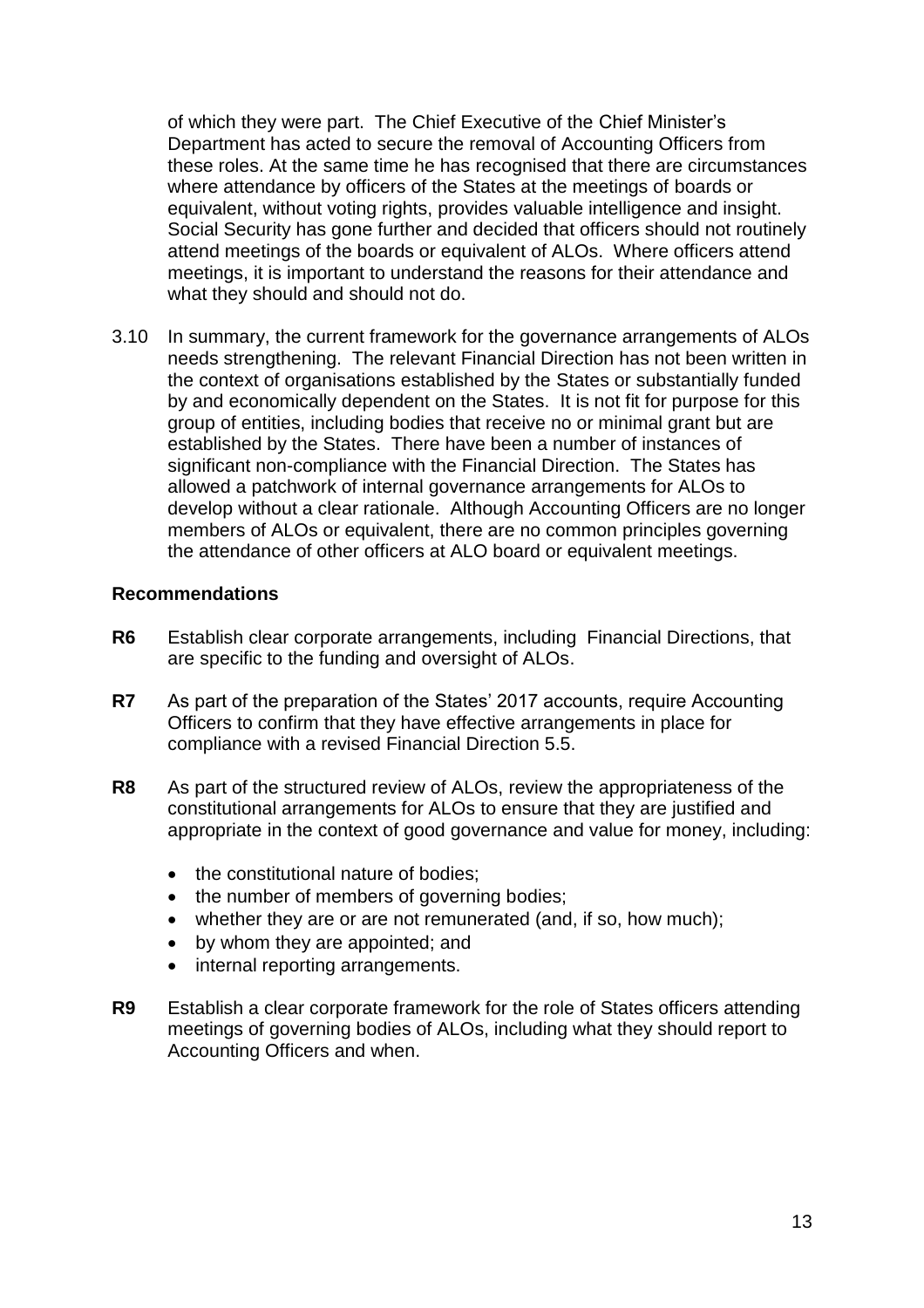# **Accountability arrangements for ALOs**

- 4.1 Well performing organisations:
	- set clear expectations for ALOs;
	- translate those expectations into measurable activities, outputs and outcomes; and
	- monitor performance in delivering activities, outputs and outcomes and take appropriate action.
- 4.2 The mechanisms by which ALOs are held to account for performance are not prescribed in Financial Direction 5.5 or elsewhere. Arrangements in place are variable. Although I would anticipate differences to reflect, amongst other things, the scale and nature of activities of the ALO, I am concerned that:
	- the frequency of meetings varies to the extent that it does;
	- in instances, such as in Economic Development, Tourism, Sport and Culture, there is no clear distinction between meetings related to monitoring performance and those related to the development of policy;
	- the formality of meetings, in terms of agendas, minutes and action points, varies (see Exhibit 7). I recognise that for some ALOs there have been recent improvements in the minuting of meetings or that such improvements are planned.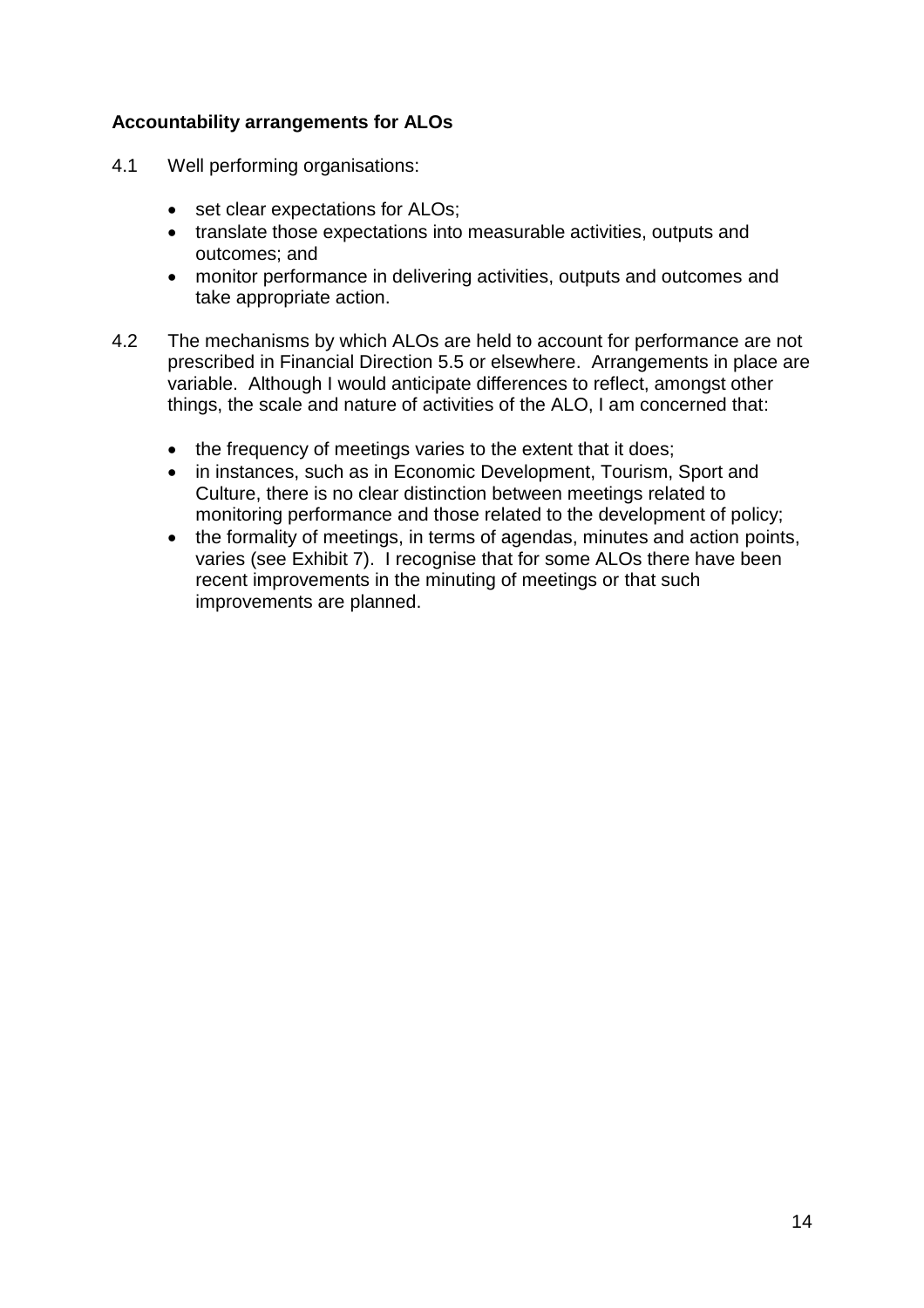|                                                                   | <b>Meetings with</b><br><b>Chairman</b><br><b>Number</b><br>(of which<br>minuted) | <b>Meetings with</b><br>management<br><b>Number</b><br>(of which<br>minuted) |
|-------------------------------------------------------------------|-----------------------------------------------------------------------------------|------------------------------------------------------------------------------|
| <b>Chief Minister's</b>                                           |                                                                                   |                                                                              |
| Jersey Competition Regulatory Authority                           | 2(0)                                                                              | 4(0)                                                                         |
| <b>Digital Jersey</b>                                             | 3(0)                                                                              | 10(0)                                                                        |
| <b>Jersey Financial Services Commission</b>                       | 12(0)                                                                             | See note below                                                               |
| <b>Economic Development, Tourism,</b><br><b>Sport and Culture</b> |                                                                                   |                                                                              |
| <b>Jersey Arts Trust</b>                                          | 2(2)                                                                              | 21 (11)                                                                      |
| Jersey Heritage                                                   | 13(7)                                                                             | 31(20)                                                                       |
| Jersey Opera House                                                | 1 $(1)$                                                                           | 8(7)                                                                         |
| <b>Visit Jersey</b>                                               | 10(7)                                                                             | 18(6)                                                                        |
| <b>Health and Social Services</b>                                 |                                                                                   |                                                                              |
| Citizens' Advice Bureau                                           | 0(0)                                                                              | 6(3)                                                                         |
| <b>Social Security</b>                                            |                                                                                   |                                                                              |
| Jersey Advisory and Conciliation Service                          | 1(1)                                                                              | 0(0)                                                                         |
| <b>Jersey Employment Trust</b>                                    | 1(0)                                                                              | 12(0)                                                                        |

# **Exhibit 7: Meetings between ALOs and States officers in 2016**

*Note: Numerous meetings between officers and Jersey Financial Services Commission but no formal record maintained.*

*Source: Information provided by States officers.*

- 4.3 Some departments establish clear expectations of information to be provided to monitoring meetings. For example:
	- Health and Social Services has agreed that for the Citizens' Advice Bureau it will receive the information on activity reported to its own Board as a basis for monitoring; and
	- Social Security has specified information requirements for monitoring the Jersey Employment Trust.

However, expectations are not consistently specified.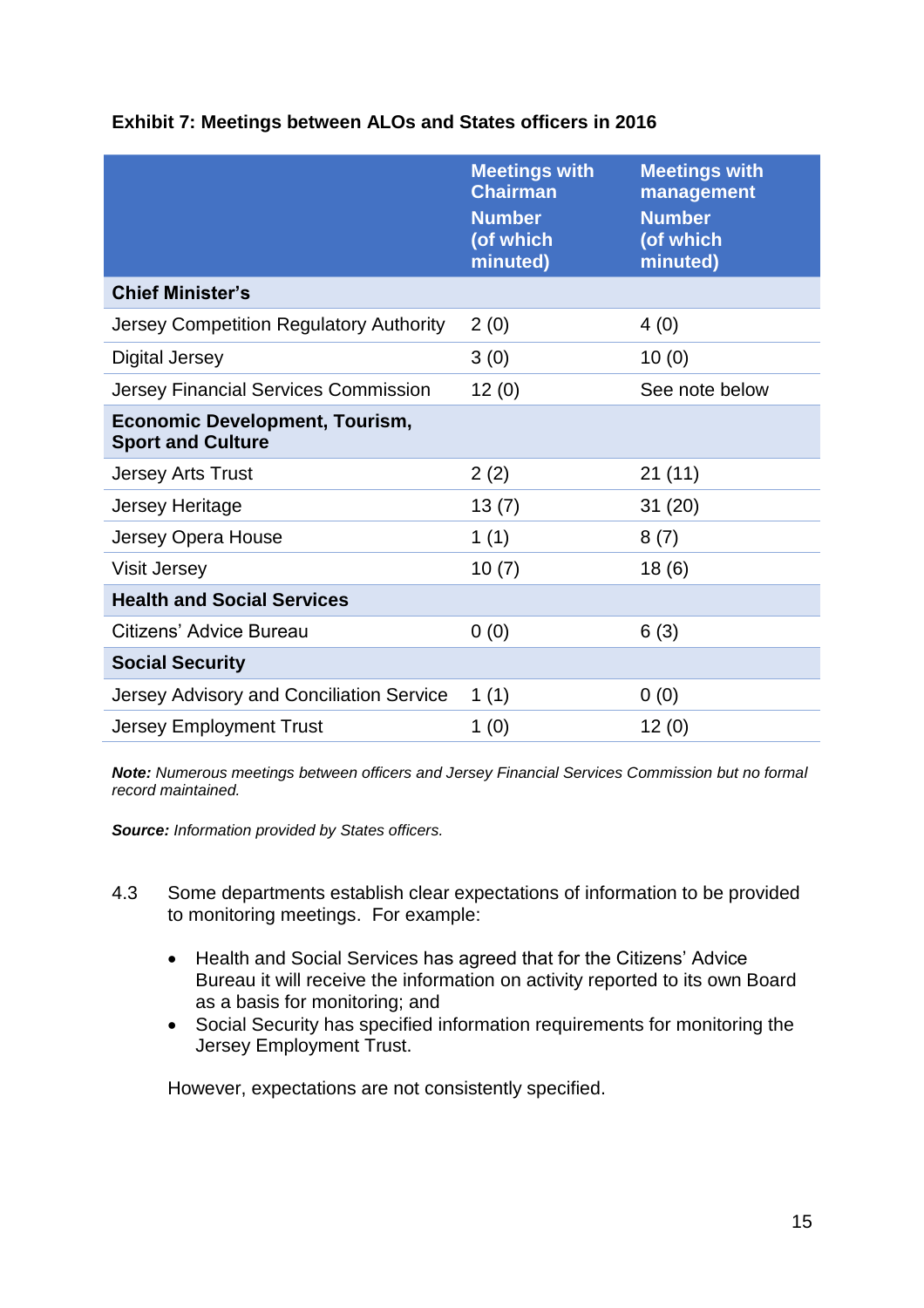4.4 There have been different degrees of progress in specifying Key Performance Indicators. Ideally these should be able to capture not only levels of activity but also resources expended and the impact of those resources (see Exhibit 8).

# **Exhibit 8: Performance indicators**



- 4.5 Developing appropriate performance indicators is not without challenges:
	- the units of output are clearer for some ALOs than for others. So, for example, the numbers of individuals advised by the Citizens' Advice Bureau is easier to define and measure than the volume of activity by Digital Jersey; and
	- measures of effectiveness are easier to establish for some ALOs than for others. It is easier to attribute the impact on employment of an intervention by the Jersey Employment Trust than it is to establish the impact on the island's economy of the work of Digital Jersey.
- 4.6 The level of sophistication of Key Performance Indicators varies substantially:
	- Social Security has been active in developing effective Key Performance Indicators for grant-funded bodies. In the case of the Jersey Employment Trust, it is using the same metrics to evaluate the effectiveness of the Back to Work interventions that it does for the services delivered by its inhouse staff;
	- Health and Social Services receives and uses the same measures of activity and satisfaction for the Citizens Advice Bureau as used internally by management; but
	- in the case of ALOs funded by Economic Development, Tourism, Sport and Culture and Chief Minister's Departments, insufficient work has been done on agreeing a formal suite of performance measures.
- 4.7 Where officers perform both a 'policy' role and oversight of delivery there is a blurring of responsibilities. Social Security has recognised a need for formality in the monitoring process and has identified and trained staff on performing a role akin to that of a Contracts Manager.
- 4.8 In summary, there is no over-arching framework for securing the accountability of ALOs and, in practice, arrangements vary substantially between departments. An over-arching framework would assist in ensuring that appropriate accountability is secured.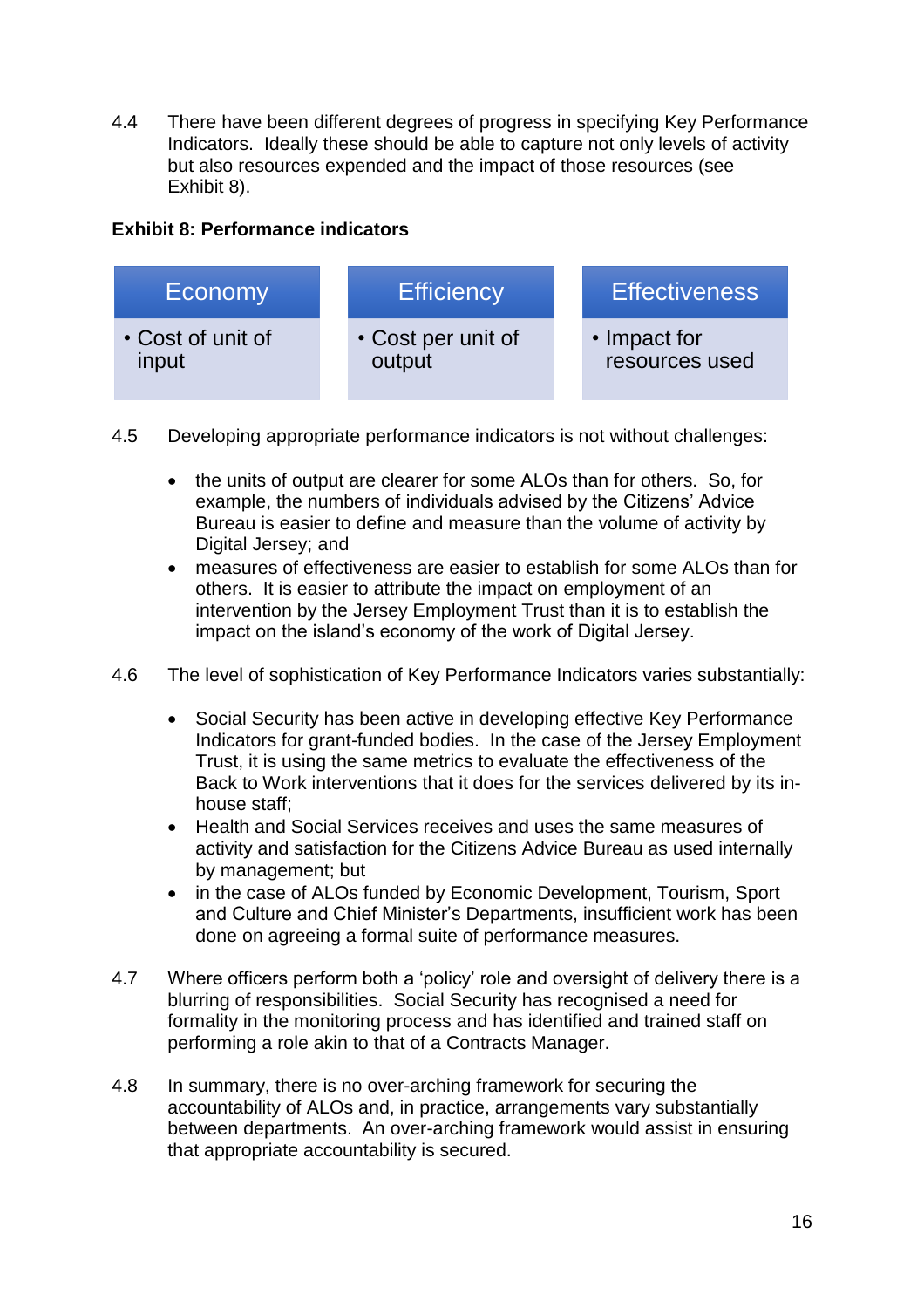### **Recommendations**

- **R10** Establish a corporate framework for management of the relationship with ALOs, with minimum standards on monitoring, meetings and documentation.
- **R11** Wherever possible separate the management of the relationship with ALOs from policy development.
- **R12** Where appropriate undertake elements of the management of the relationship with ALOs, such as the review of financial information and internal controls, across departments to secure efficiencies and promote learning.
- **R13** Roll out Key Performance Indicators for all ALOs, seeking where possible to develop KPIs for economy, efficiency and effectiveness.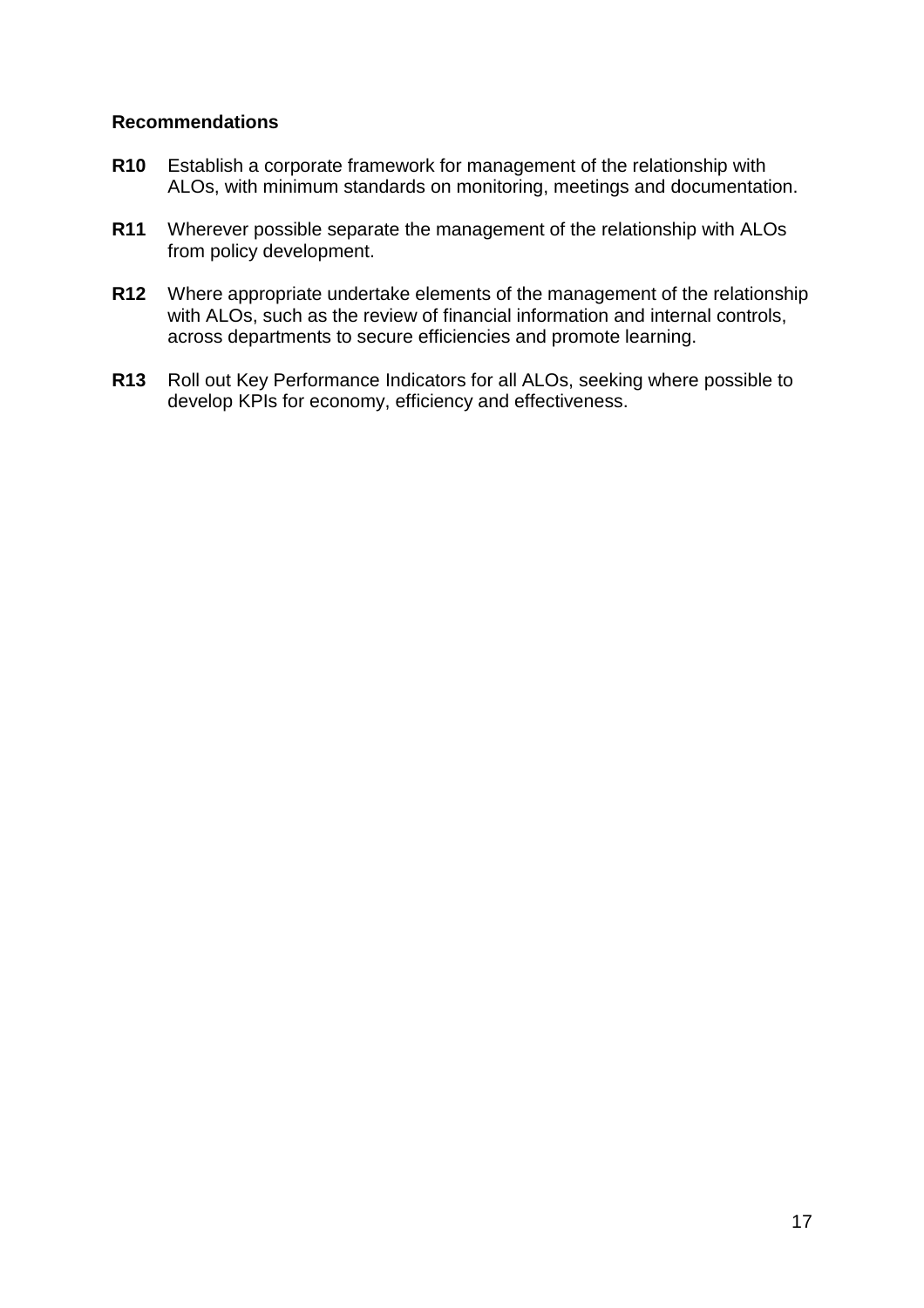# **Scope for securing efficiencies**

- 5.1 ALOs within the scope of this review receive funding from the States of £13.6m and raise funds by levies of approximately £15.3m per annum.
- 5.2 Well performing organisations satisfy themselves that efficiency is being secured by ALOs by:
	- benchmarking against comparable organisations;
	- challenging budgets and ways of working; and
	- promoting collaboration and, where appropriate, rationalisation, to drive efficiencies, including in the costs of governance of organisations.
- 5.3 They also recognise that there are:
	- costs of internal governance of ALOs. Even in the cases of bodies where membership of the governing body is unpaid, there are costs of administration and accountability, such as the engagement of external auditors;
	- potential inefficiencies in small organisations duplicating back office functions; and
	- costs of oversight of ALOs by government. These comprise mainly the time of officers managing the relationship with ALOs.
- 5.4 It is likely that costs are proportionately higher for smaller organisations. In determining the number and nature of bodies to fund, well performing organisations take into account such costs.
- 5.5 Generally, there is periodic review of expenditure against budget and in instances there is active consideration of specific cost saving measures. For example, Social Security has worked with the Jersey Advisory and Conciliation Service to identify opportunistic savings as a result of moving premises and staffing changes following the departure of a member of staff.
- 5.6 There has also been some work to review the overall cost base of organisations. For example, consultancy work was undertaken on the cost base of Jersey Heritage and the scope for reducing States' support.
- 5.7 However:
	- benchmarking is not consistently used;
	- there is no evidence of routine application of zero-based budgeting; and
	- in many instances budgets are rolled over from one period to another, adjusted only for departmental targets for efficiency savings. But there are examples of more sophisticated approaches: whilst Social Security has applied uniform efficiency savings for some grants, it has actively engaged with grant-funded bodies on the timing of savings over the period of the Medium Term Financial Plan.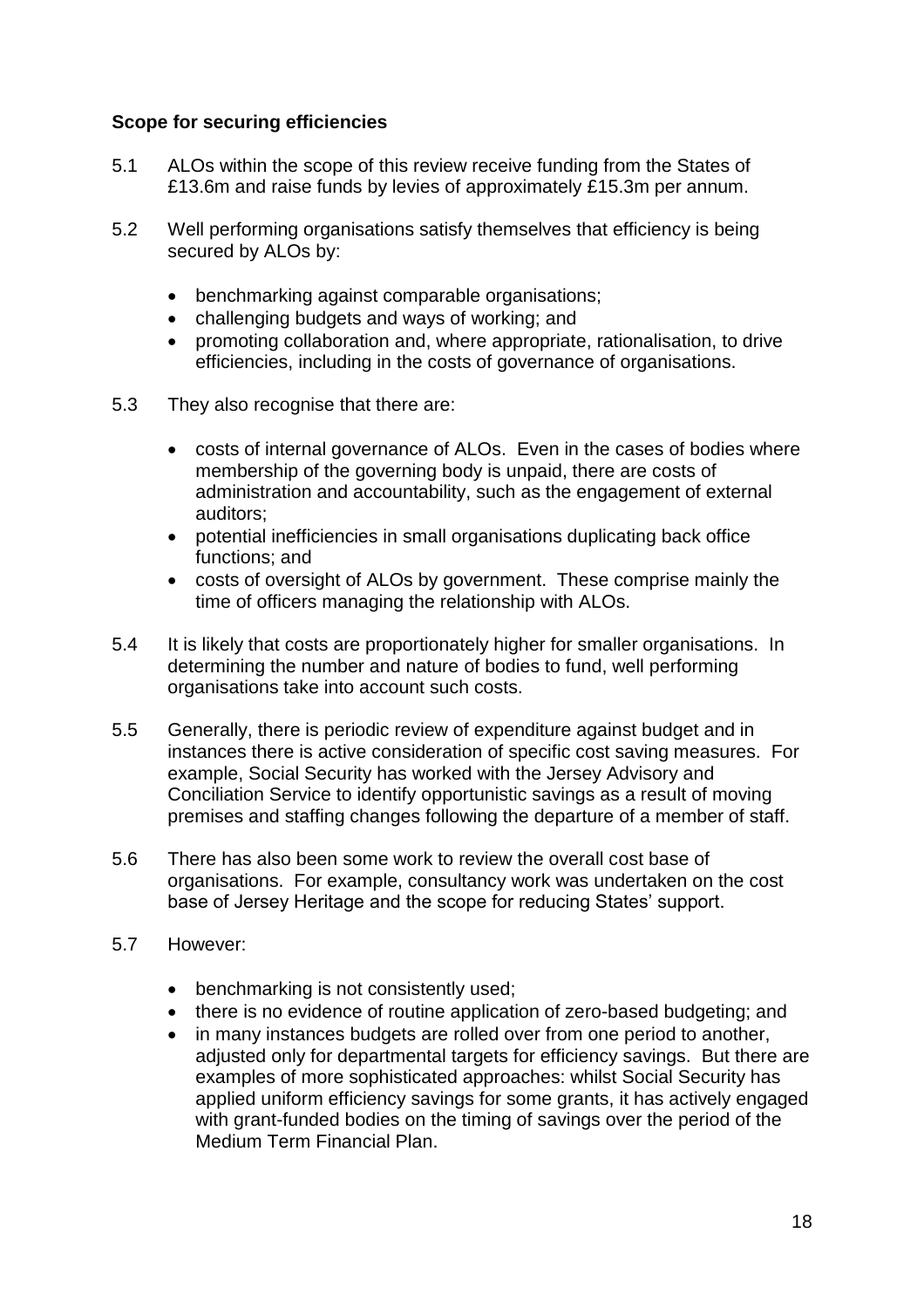- 5.8 There is always the scope for economies of scale in operations. Such economies might be secured by:
	- rationalising the bodies established and funded (see above); and
	- collaborative working with the States or between ALOs on, for example, office accommodation.
- 5.9 There has been very limited progress in this respect. Many ALOs are procuring their own back office functions. Whilst the States has encouraged the procurement of a common ticketing system for the performing arts providers, there is more to do to drive efficiencies.
- 5.10 The costs of oversight of ALOs are not routinely calculated and, indeed, in most cases officers found it difficult to identify the proportion of time allocated to management of the performance of an ALO as opposed to wider engagement with the ALO about policy issues. As a result, the whole cost of an ALO – including the cost of oversight – is not being taken into account in evaluating the effectiveness of the ALO in delivering the States' objectives.
- 5.11 In summary, mechanisms for demonstrating that ALOs are delivering value need to be developed and, in particular, take into account the additional costs of effective oversight of ALOs.

# **Recommendations**

- **R14** As part of a programme of strategic review of ALOs detailed in R2 above:
	- develop benchmarking of budgets;
	- adopt zero-based budget reviews;
	- consider the scope for savings through collaboration with other ALOs, the States and/or other organisations.
- **R15** Collect information about the cost of oversight of ALOs and use to inform decision-making.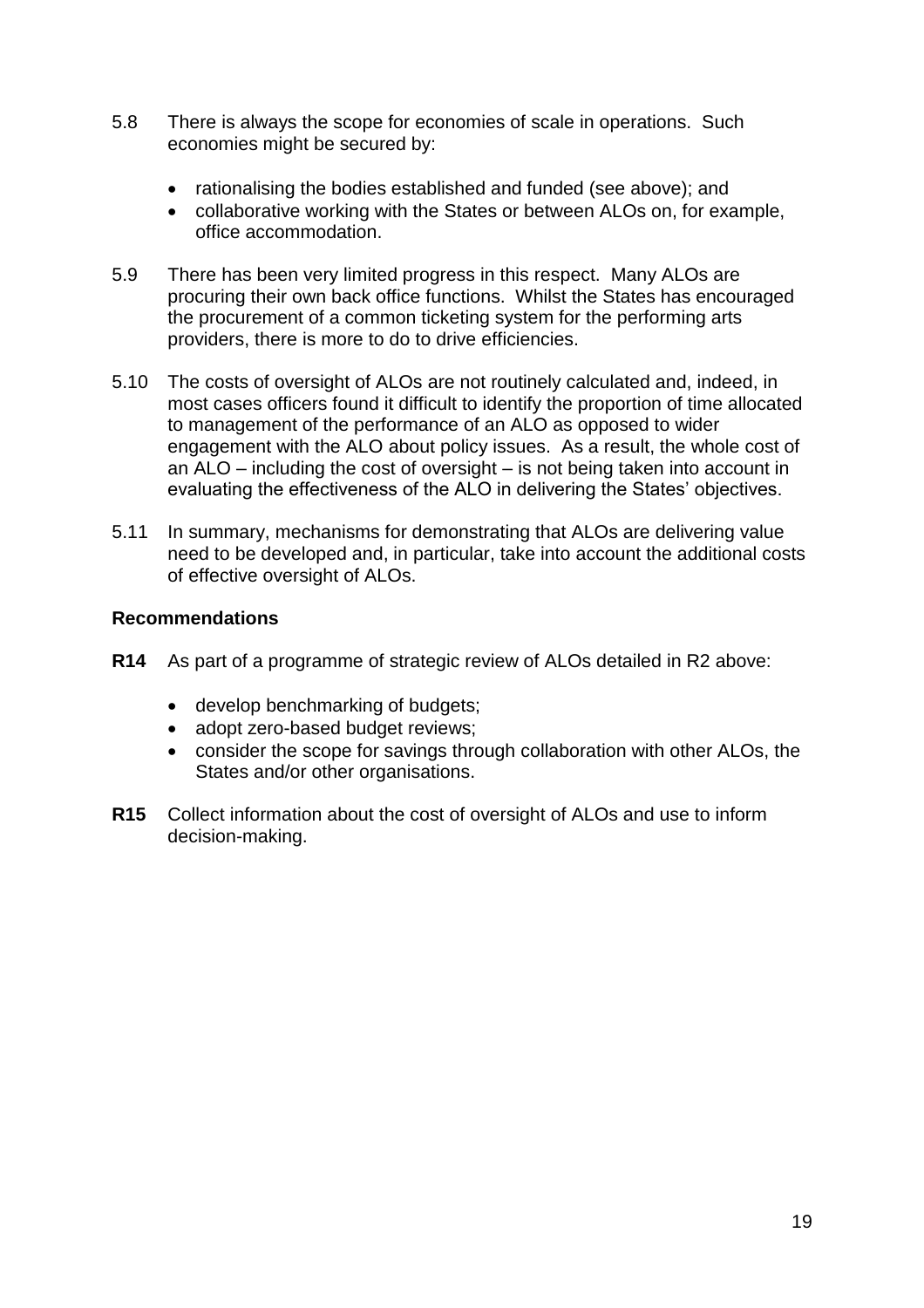# **Conclusion**

- 6.1 ALOs can be a valuable part of the framework for service delivery. But there is a risk that they are out of sight and out of mind. As a result individual decisions, rooted in history and developed by individual departments in the absence of corporate frameworks, are not reviewed and a myriad of different arrangements is perpetuated.
- 6.2 The value of the services ALOs provide and the use of the ALOs as the vehicles for delivery should be challenged routinely. A consistent corporate framework is needed for review of the continued operation of ALOs and their capacity to deliver. This should lead to a periodic programme of fundamental reviews of ALOs. The principles underlying that corporate framework should also be used to evaluate whether to establish new ALOs.
- 6.3 The current framework for the governance arrangements of ALOs needs strengthening. The current Financial Direction is not written in the context of organisations established by the States or substantially funded by and economically dependent on the States. It is not fit for purpose for this group of entities, including bodies that receive no or minimal grant but are established by the States. There have been a number of instances of significant non-compliance with the current Financial Direction. The States has allowed a patchwork of internal governance arrangements for ALOs to develop. Whilst Accounting Officers are no longer members of ALOs or equivalent, there are no common principles governing the attendance of other officers at ALO board or equivalent meetings.
- 6.4 Effective oversight of ALOs is vital. But in practice oversight of ALOs is variable. There are no corporate standards for key aspects of oversight of ALOs. Practice, such as in relation to documenting meetings, varies. The use of performance indicators to monitor delivery by ALOs varies substantially.
- 6.5 The States cannot consistently demonstrate that value for money is being secured from ALOs. Benchmarking of costs is not consistently used. No information is collected on the costs of oversight of ALOs. It is therefore not possible to establish the total cost of delivery via an ALO, including the oversight of the ALO, and take that total cost into account in decision-making.
- 6.6 Following my review of the Jersey Innovation Fund, the Chief Minister announced the engagement of an external accountant to review all funding arrangements with outside organisations. There is an opportunity for the States to build on that review and the recommendations in this report to ensure that value for money from ALOs can be demonstrated.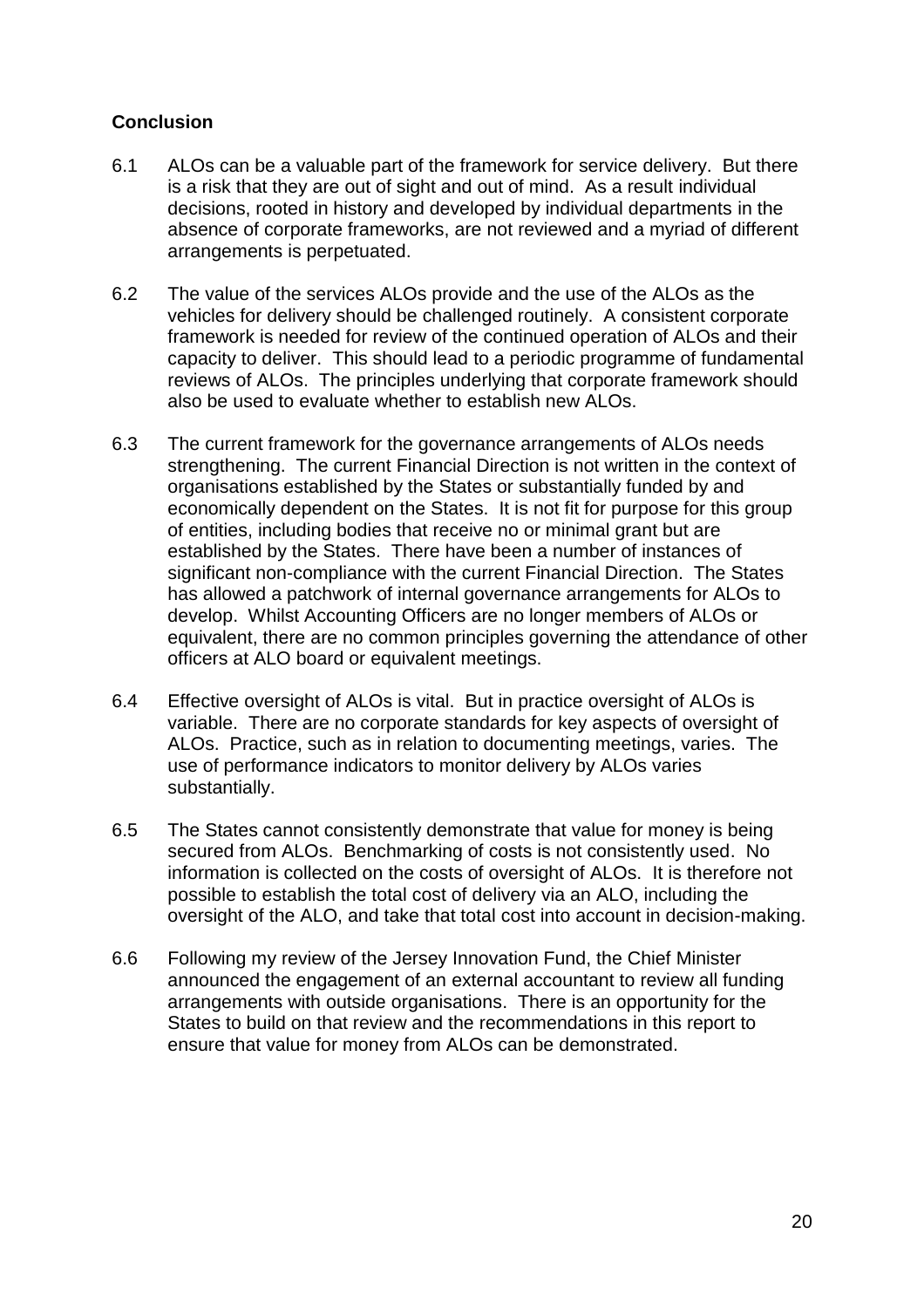# **Appendix I: Summary of Recommendations**

# **Arrangements for considering the need for ALOs**

- **R1** Routinely demonstrate how the continued use of ALOs is linked to corporate and departmental objectives.
- **R2** Adopt a States-wide approach to structured review of ALOs, challenging whether functions are still needed, whether the route for service delivery remains the most appropriate, whether greater value for money can be secured and whether the lead department remains appropriate.
- **R3** Establish States-wide oversight of the structured reviews of ALOs, ensuring that such reviews of all ALOs are completed over the life of the Medium Term Financial Plan.
- **R4** Align the timing of reviews of organisations operating in similar areas to facilitate consideration of whether rationalisation of States' support is appropriate.
- **R5** Apply the principles developed for the periodic review of ALOs to the evaluation of proposals for the establishment or funding of new ALOs.

#### **Governance arrangements for ALOs**

- **R6** Establish clear corporate arrangements, including Financial Directions, that are specific to the funding and oversight of ALOs.
- **R7** As part of the preparation of the States' 2017 accounts, require Accounting Officers to confirm that they have effective arrangements in place for compliance with a revised Financial Direction 5.5.
- **R8** As part of the structured review of ALOs, review the appropriateness of the constitutional arrangements for ALOs to ensure that they are justified and appropriate in the context of good governance and value for money, including:
	- the constitutional nature of bodies;
	- the number of members of governing bodies;
	- whether they are or are not remunerated (and, if so, how much);
	- by whom they are appointed; and
	- internal reporting arrangements.
- **R9** Establish a clear corporate framework for the role of States officers attending meetings of governing bodies of ALOs, including what they should report to Accounting Officers and when.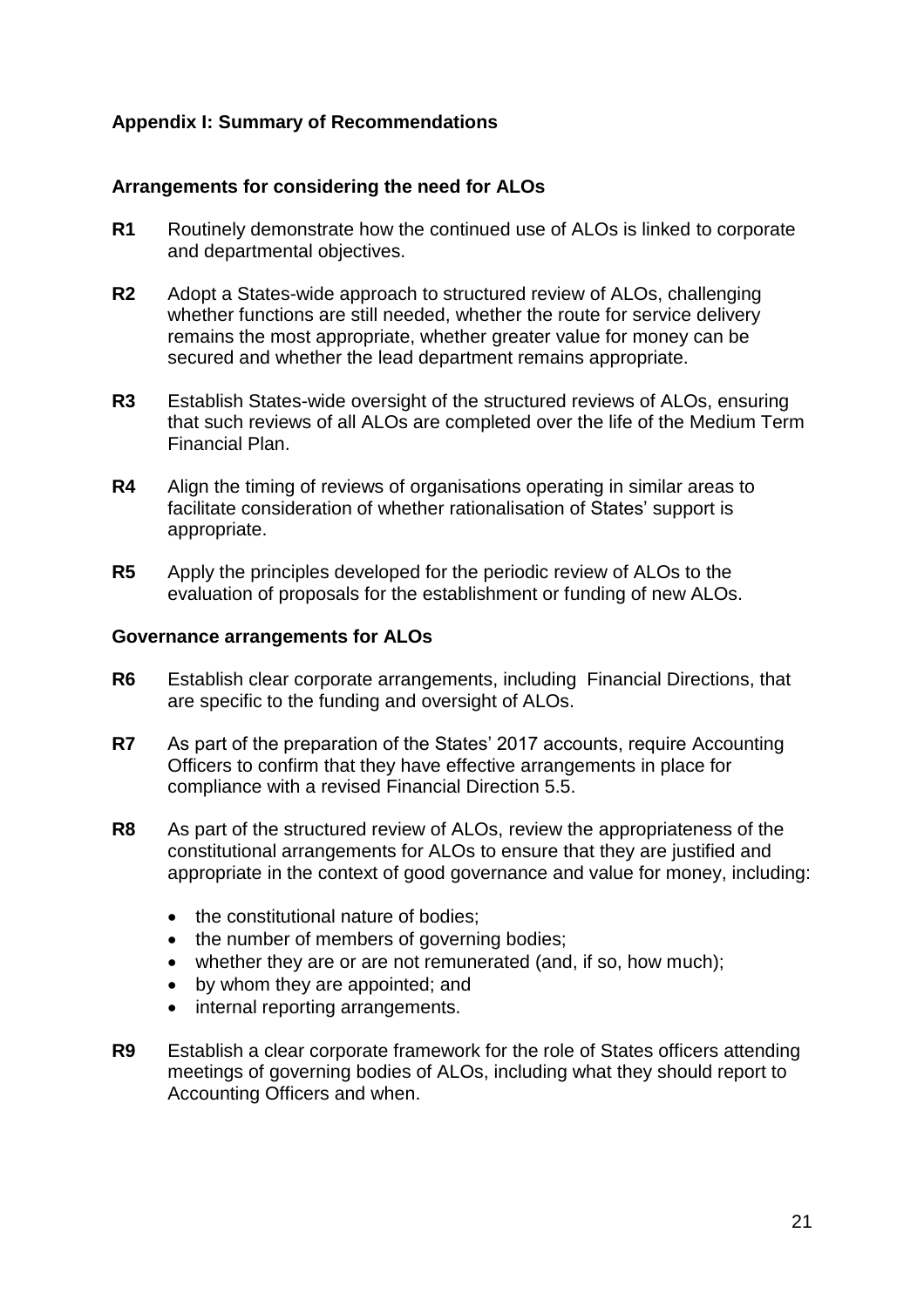# **Accountability arrangements for ALOs**

- **R10** Establish a corporate framework for management of the relationship with ALOs, with minimum standards on monitoring, meetings and documentation.
- **R11** Wherever possible separate the management of the relationship with ALOs from policy development.
- **R12** Where appropriate undertake elements of the management of the relationship with ALOs, such as the review of financial information and internal controls, across departments to secure efficiencies and promote learning.
- **R13** Roll out Key Performance Indicators for all ALOs, seeking where possible to develop KPIs for economy, efficiency and effectiveness.

#### **Scope for securing efficiencies**

- **R14** As part of a programme of strategic review of ALOs detailed in R2 above:
	- develop benchmarking of budgets;
	- adopt zero-based budget reviews;
	- consider the scope for savings through collaboration with other ALOs, the States and/or other organisations.
- **R15** Collect information about the cost of oversight of ALOs and use to inform decision-making.